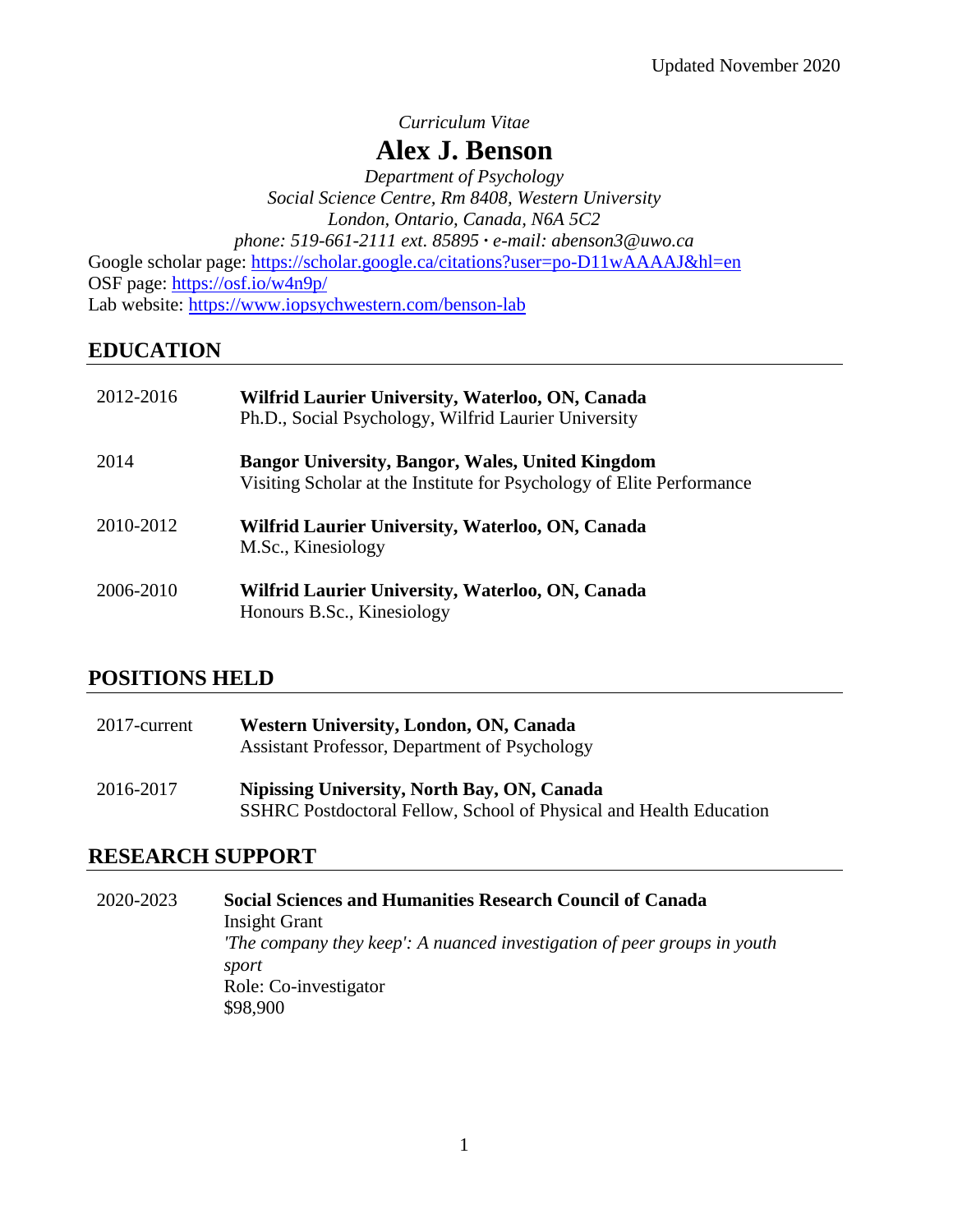| 2019      | <b>Social Sciences and Humanities Research Council of Canada</b><br>Partnership Engage Grant<br>Don't tell me how to lead! The effects of personality on the transfer of a<br>leadership development program<br>Role: Co-investigator<br>\$23,753      |
|-----------|--------------------------------------------------------------------------------------------------------------------------------------------------------------------------------------------------------------------------------------------------------|
| 2019      | <b>John R. Evans Leaders Fund</b><br>Social Observation Laboratory<br>Role: Co-investigator<br>\$462,513                                                                                                                                               |
| 2018-2020 | <b>Mitacs</b><br><b>Accelerate Grant</b><br>Having a pulse for the group<br>Role: Co-investigator<br>\$13,333                                                                                                                                          |
| 2018-2020 | <b>Social Sciences and Humanities Research Council of Canada</b><br><b>Insight Development Grant</b><br>Do great followers make great leaders? Disentangling the traits valued in<br>followers and leaders<br>Role: Principal Investigator<br>\$55,971 |
| 2018-2020 | <b>Western University</b><br>Evaluating the consequences and dynamics of conflict during the socialization<br>of newcomers<br><b>SSHRB Internal Seed Research Grant</b><br>Role: Principal Investigator<br>\$23,873                                    |
| 2018      | <b>Mitacs</b><br>Accelerate Internship Program<br>Assessing trust of artificial intelligence technology in the context of workplace<br>relations<br>Role: Principal Investigator<br>\$30,000                                                           |
| 2017-2018 | <b>Social Sciences and Humanities Research Council of Canada</b><br>Postdoctoral Fellowship<br>\$81,000 (accepted \$40,500).                                                                                                                           |
| 2017      | <b>Social Sciences and Humanities Research Council of Canada and Sport</b><br>Canada<br>Sport Participation Research Initiative Postdoctoral Supplement<br>\$10,000                                                                                    |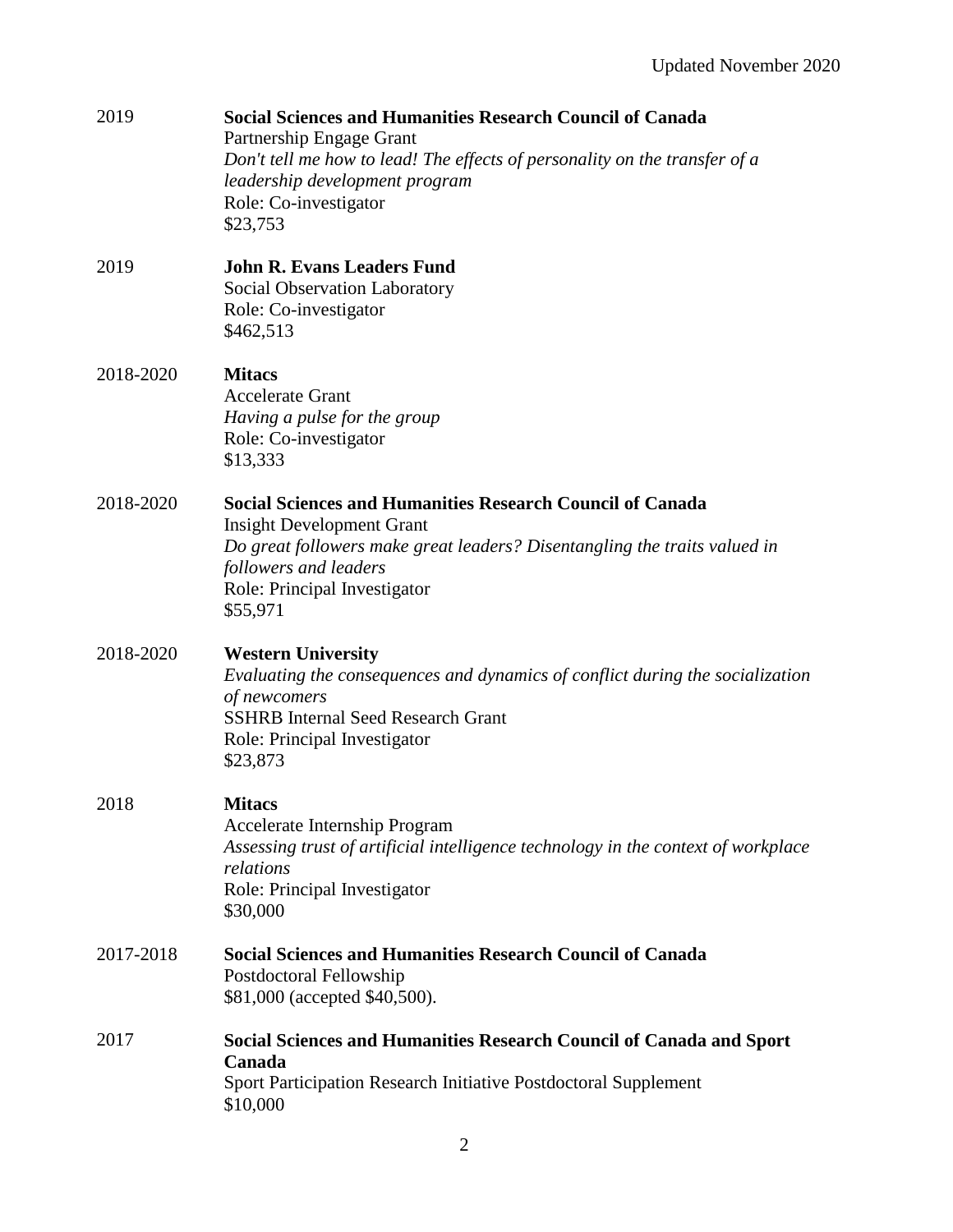| 2013-2016 | <b>Social Sciences and Humanities Research Council of Canada</b><br>Joseph-Armand Bombardier Doctoral Canada Graduate Scholarship<br>\$105,000           |
|-----------|----------------------------------------------------------------------------------------------------------------------------------------------------------|
| 2015      | <b>North American Society of Psychology for Sport and Physical Activity</b><br><b>Graduate Student Research Grant</b><br>\$1,800                         |
| 2014      | <b>Social Sciences and Humanities Research Council of Canada</b><br>Michael Smith Foreign Study Supplement<br>\$6,000                                    |
| 2014      | Social Sciences and Humanities Research Council of Canada and Sport<br>Canada<br>Sport Participation Research Initiative Doctoral Supplement<br>\$10,000 |

# **AWARDS AND HONOURS**

| 2017 | 30 for 30 Award, Wilfrid Laurier Graduate Students Association                                                            |
|------|---------------------------------------------------------------------------------------------------------------------------|
| 2016 | Franklin Henry Young Scientist Award: Sport Psychology, Canadian Society<br>for Psychomotor Learning and Sport Psychology |
| 2016 | Gold Medal of Academic Excellence at the Doctoral Level, Wilfrid Laurier<br>University                                    |
| 2012 | Gold Medal of Academic Excellence at the Master's Level, Faculty of<br>Science, Wilfrid Laurier University                |
| 2011 | Dean's Scholarship, Wilfrid Laurier University                                                                            |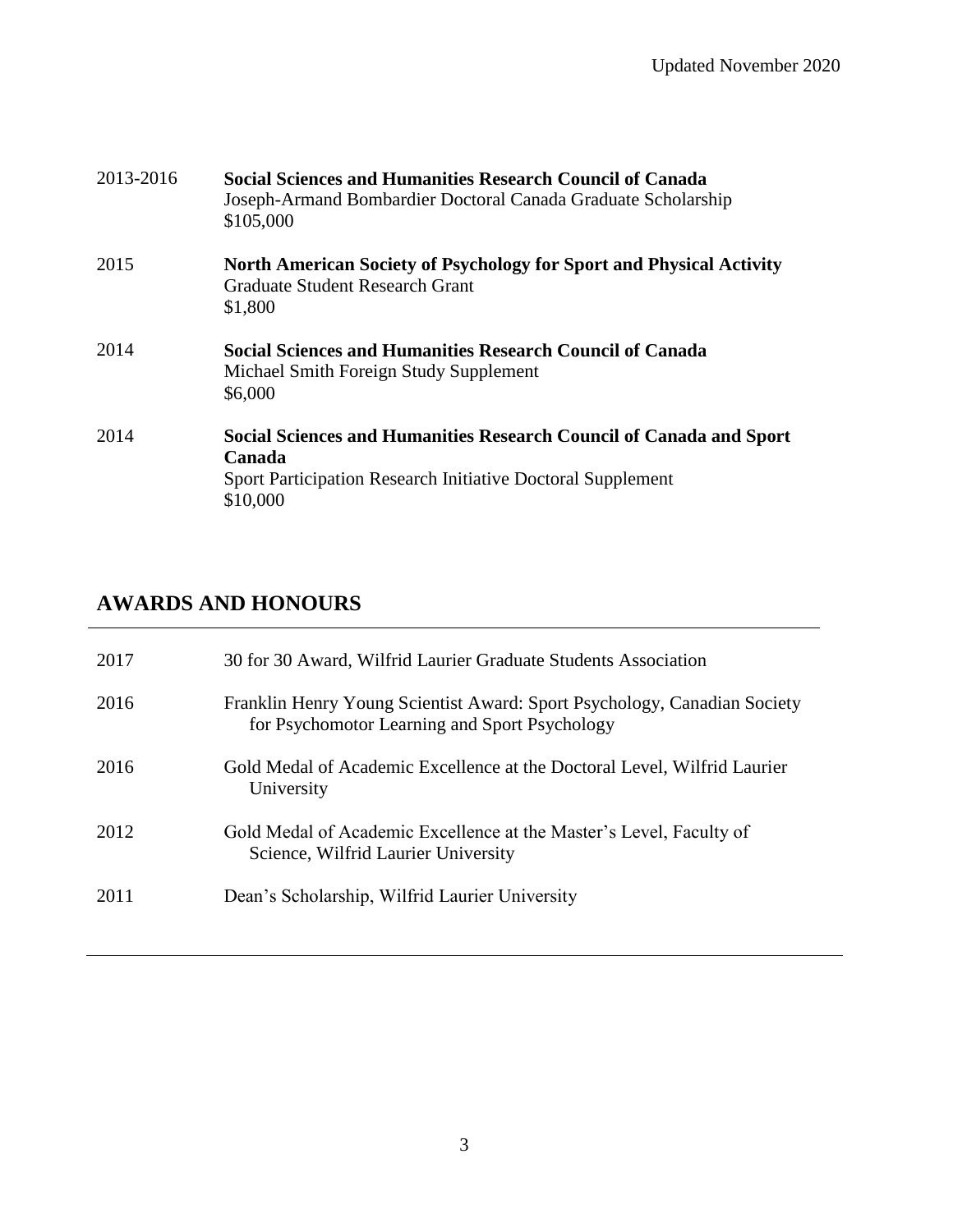# **PUBLICATIONS**

### **Journal Articles**

- 1. Cascagnette, J., **Benson, A. J.,** Cruwys, T., Haslam, A., & Bruner, M. (accepted). More than just another bib: Group dynamics in an elite Nordic ski team. *Journal of Sport Sciences.*  <https://doi.org/10.1080/02640414.2020.1840040>
- 2. Caron, J. G., **Benson, A. J.,** Steins, R., McKenzie, L., & Bruner, M. W. (2021). The social dynamics involved in recovery and return to sport following a sport-related concussion: A study of three athlete-teammate-coach triads. *Psychology of Sport and Exercise, 52,* 101824. <https://doi.org/10.1016/j.psychsport.2020.101824>
- 3. Baird, N. Martin, L. J., & **Benson, A. J.** (2020). A dynamic view of coach transformational leadership: How leadership perceptions across time relate to task cohesion and team potency. *Psychology of Sport and Exercise, 51,* 101789. <https://doi.org/10.1016/j.psychsport.2020.101789>
- 4. Graupensperger, S., **Benson, A. J.,** Kilmer, J. R., & Evans, M. B. (2020). Social (un)distancing: Teammate interactions, athletic identity, and mental health of student-athletes during the COVID-19 pandemic. *Journal of Adolescent Health.* Advance online publication. <https://doi.org/10.1016/j.jadohealth.2020.08.001>
- 5. The Electronically Activated Recorder (EAR): A novel approach for examining social environments in youth sport. (2020). Herbison, J. D., Martin, L. J., Slatcher, R., Boardley, I**., Benson, A. J.,** Sutcliffe, J., McLaren, C., Carré, J., Côté, J, Coletti, J.T., & Bruner, M. W. *International Review of Sport and Exercise Psychology.* Advance online publication. <https://doi.org/10.1080/1750984X.2020.1790025>
- 6. **Benson, A. J., &** Giacomin, M. (2020). How narcissism and self-esteem differentially relate to high and (un)stable feelings of status and inclusion. *Journal of Personality.* Advance online publication. <https://doi.org/10.1111/jopy.12565>
- 7. Leo., F. M., González-Ponce, I., López-Gajardo, T., **Benson, A. J.,** & Eys, M. (2020). How socialization tactics relate to role clarity, cohesion, and intentions to return in team sports. *Psychology of Sport and Exercise,* 50. <https://doi.org/10.1016/j.psychsport.2020.101735>
- 8. Van Woezik, R., **Benson, A. J.,** & Bruner, M. W. (2020). Next one up! Exploring how coaches manage team dynamics following injury. *The Sport Psychologist, 34,* 3, 198-208. <https://doi.org/10.1123/tsp.2019-0148>
- 9. Sutcliffe, J., McLaren, C., **Benson, A. J.,** Arnocky, S., Martin, L. J., Shields, C., Law, B., Dorsch, T. E., & Bruner, M. W. (2020). Parents' moral intentions towards antisocial parent behaviour: An identity approach in youth sport. *Psychology of Sport & Exercise, 49,* 101699. <https://doi.org/10.1016/j.psychsport.2020.101699>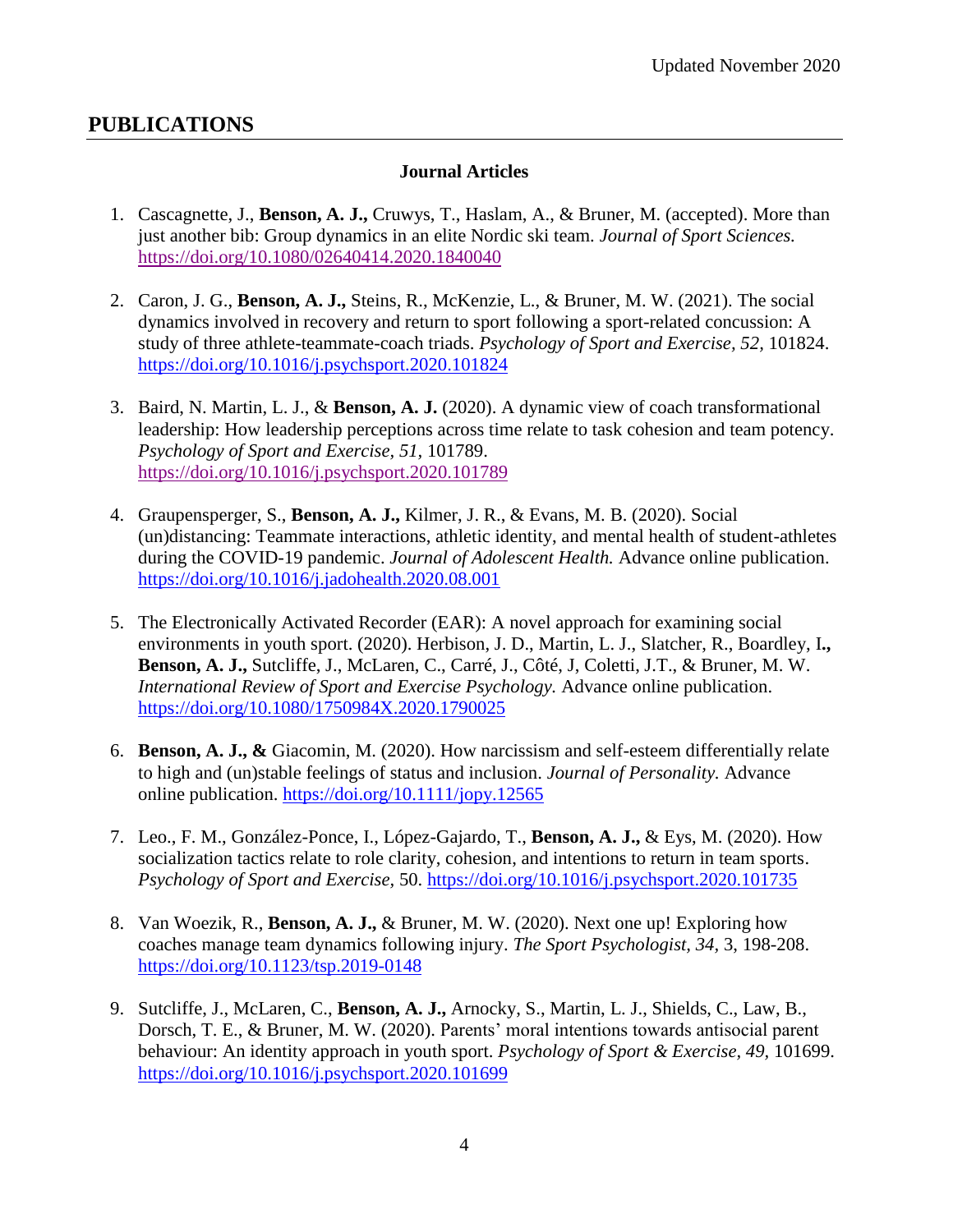- 10. Bruner, M. W, McLaren, C., Swann, C., Schweickle, M. J., Miller, A., **Benson, A. J.,**  Gardner, L. A., Sutcliffe, J., & Vella, S. A. (2020). Exploring the role of social support on social identity in adolescent male athletes. *Research Quarterly for Exercise and Sport.* Advance online publication. <https://doi.org/10.1080/02701367.2020.1737629>
- 11. Vella, S. A., **Benson, A. J.,** Sutcliffe, J., McLaren, C., Swann, C., Schweickle, M. J., Miller, A., & Bruner, M. W. (2020). Self-determined motivation, social identification, and the mental health of adolescent male team sport participants. *Journal of Applied Sport Psychology.* Advance online publication. <https://doi.org/10.1080/10413200.2019.1705432>
- 12. **Benson, A. J.,** Daljeet, K. N., & Cavallo, J. V. (2020). Tailoring emotional expressions in romantic relationships: A Person-centered approach. *Journal of Research in Personality, 84,*  1-10. <https://doi.org/10.1016/j.jrp.2019.103897>
- 13. **Benson, A. J.,** Azizi, E., Evans, M. B., Eys, M., & Bray, S. R. (2019). How innuendo shapes impressions of task and intimacy groups. *Journal of Experimental Social Psychology, 85*, 103854, 1-12. <https://doi.org/10.1016/j.jesp.2019.103854>
- 14. Graupensperger, S. A., **Benson, A. J.,** Bray, B. C., & Evans, M. B. (2019). Social cohesion and peer acceptance predict student-athletes' attitudes toward health-risk behaviors: A within- and between-group investigation. *Journal of Science and Medicine in Sport, 12, 1280-1286.* <https://doi.org/10.1016/j.jsams.2019.07.003>
- 15. Evans, M. B., Graupensperger, S. A., **Benson, A. J.,** Eys, M. A., Hastings, B., Gottschall, J. S. (2019). Groupness perceptions and basic needs satisfaction with fitness groups. *Group Dynamics: Theory, Research, and Practice, 23,* 170-184. <http://dx.doi.org/10.1037/gdn0000103>
- 16. Graupensperger, S. A., **Benson, A. J.,** Eys, M. A., Hastings, B., Evans, M. B. (2019). Perceptions of groupness during fitness classes predict exertion, enjoyment, and satisfaction: An intensive longitudinal investigation. *Sport, Exercise, and Performance Psychology, 8,*  290-304.<http://dx.doi.org/10.1037/spy0000157>
- 17. **Benson, A. J.,** Jeschke, J., Jordan, C. H., Bruner, M. W., & Arnocky, S. (2019). Will they stay or will they go? Narcissistic admiration and rivalry predict ingroup affiliation and devaluation. *Journal of Personality, 87,* 871-888.<https://doi.org/10.1111/jopy.12441>
- 18. Evans, M. B., Graupensperger, S. A., **Benson, A. J.,** Eys, M. A., Hastings, B., Gottschall, J. S. (2019). Group structure and entitativity in exercise: Considering within- and betweengroup perceptions of groupness. *Psychology & Health, 34,* 715-732. <https://doi.org/10.1080/08870446.2019.1566548>
- 19. Sutcliffe, J., **Benson, A. J.,** Bruner, M. W. (2019). Parents value competence more than warmth in competitive youth hockey coaches: Evidence based on the innuendo effect. *Psychology of Sport and Exercise, 43,* 82-89. <https://doi.org/10.1016/j.psychsport.2019.01.005>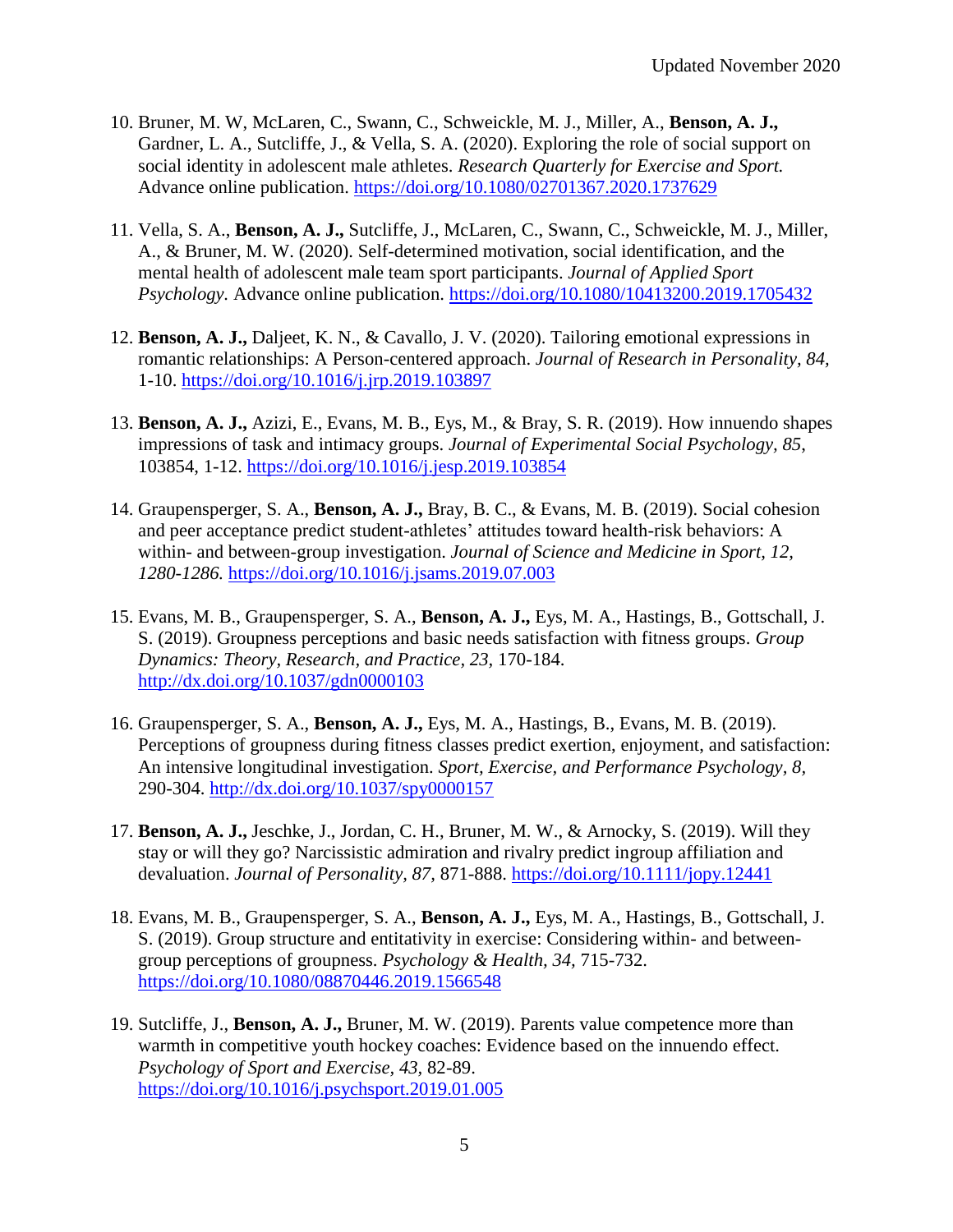- 20. Bailey, B., **Benson, A. J.**, & Bruner, M. W. (2019). Investigating the organizational culture of CrossFit. *International Journal of Sport and Exercise Psychology,* 17, 197-211 <https://doi.org/10.1080/1612197X.2017.1329223>
- 21. Graupensperger, S., **Benson, A. J.,** Evans, M. B. (2018). Everyone else is doing it: The association between social identity and susceptibility to peer-influence in NCAA athletes. *Journal of Sport and Exercise Psychology, 40*, 117-127. [https://doi.org/10.1123/jsep.2017-](https://doi.org/10.1123/jsep.2017-0339) [0339](https://doi.org/10.1123/jsep.2017-0339)
- 22. Bruner, M. W., Boardley, I. D., **Benson, A. J.,** Wilson, K. S., Root, Z., Sutcliffe, J., Turnridge, J., & Côté, J. (2018). Disentangling the relations between social identity and prosocial and antisocial behavior in competitive youth sport. *Journal of Youth and Adolescence, 47*, 1113-1127*.* <https://doi.org/10.1007/s10964-017-0769-2>
- 23. **Benson, A. J.,** & Bruner, M. W. (2018). How teammate behaviors relate to athlete affect, cognition, and behaviors: A daily diary approach within youth sport. *Psychology of Sport & Exercise, 34,* 119-127. <https://doi.org/10.1016/j.psychsport.2017.10.008>
- 24. Bruner, M. W., & **Benson, A. J.** (2018). Evaluating the psychometric properties of the Social Identity Questionnaire in Sport. *Psychology of Sport and Exercise, 35,* 181-188. <https://doi.org/10.1016/j.psychsport.2017.12.006>
- 25. Boroumand, S, **Benson, A. J.,** & Eys, M. (2018). How status conflict undermines athletes' willingness to help new teammates. *Journal of Applied Sport Psychology*, 30, 358-365. <http://dx.doi.org/10.1080/10413200.2017.1384939>
- 26. **Benson, A. J.,** & Eys, M. A. (2017). Understanding the consequences of newcomer integration processes: The Sport Team Socialization Tactics Questionnaire. *Journal of Sport and Exercise Psychology, 39,* 13-28.<https://doi.org/10.1123/jsep.2016-0182>
- 27. **Benson, A. J.,** Bruner, M. W., & Eys, M. (2017). A social identity approach to understanding the conditions associated with antisocial behaviors among teammates in female teams. *Sport, Exercise, and Performance Psychology, 6,* 129-142.<https://doi.org/10.1037/spy0000090>
- 28. Herbison, J. **Benson, A. J.,** & Martin, L. J. (2017). The intricacies of the friendship-cohesion relationship in children's sport. *Sport and Exercise Psychology Review, 13,* 11-20.
- 29. **Benson, A. J.,** Hardy, J., & Eys, M. A. (2016). Contextualizing leaders' interpretations of proactive followership. *Journal of Organizational Behavior, 37*, 949-966. <https://doi.org/10.1002/job.2077>
- 30. **Benson, A. J.,** Eys, M., & Irving, G. (2016). Great expectations: How role expectations and role experiences relate to perceptions of team cohesion. *Journal of Sport & Exercise Psychology, 38*, 160-172.<https://doi.org/10.1123/jsep.2015-0228>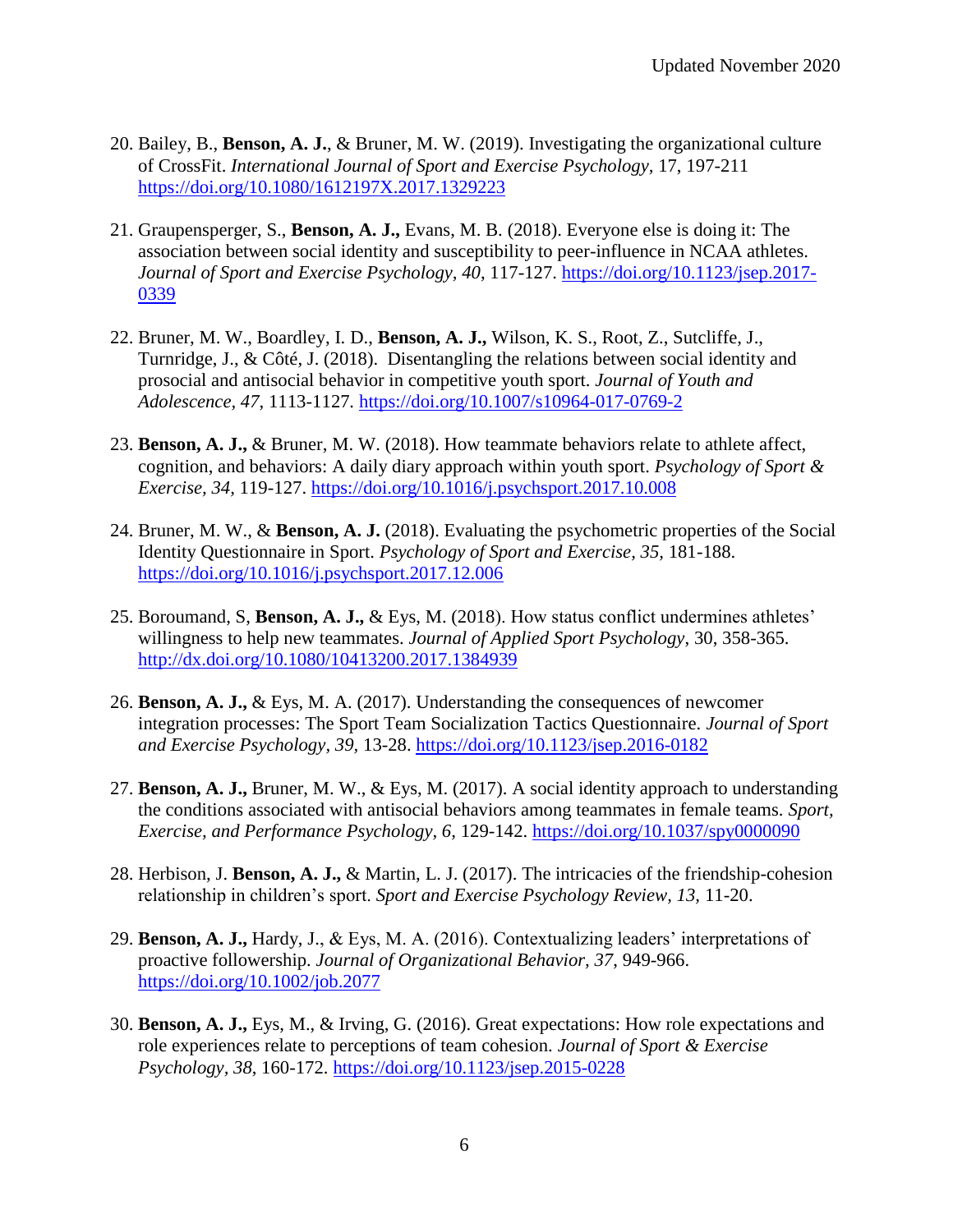- 31. **Benson, A. J.,** Šiška, P., Eys, M., Priklerová, S., & Slepička, P. (2016). A prospective multilevel examination of the relationship between cohesion and team performance in elite youth sport. *Psychology of Sport and Exercise, 27*, 39-46. <https://doi.org/10.1016/j.psychsport.2016.07.009>
- 32. **Benson, A. J.,** Jordan, C. H., & Christie, A. M. (2016). Narcissistic responses to subordinate role assignment: The case of the narcissistic follower. *Personality and Social Psychology Bulletin, 42*, 985-999.<https://doi.org/10.1177/0146167216649608>
- 33. **Benson, A. J.,** Evans, M. B., & Eys, M. A. (2016). Organizational socialization in team sport environments. *Scandinavian Journal of Medicine and Science in Sports, 4*, 463-473. <https://doi.org/10.1111/sms.12460>
- 34. **Benson, A. J.,** Evans, M. B., Surya, M., Martin, L., & Eys, M. A. (2015). Embracing athletic identity in the face of threat. *Sport, Exercise, and Performance Psychology, 4,* 303-315. <https://doi.org/10.1037/spy0000045>
- 35. Surya, M., **Benson, A. J.,** & Balish, S. M., & Eys, M. A. (2015). Exploring the influence of injury on group interaction processes. *Journal of Applied Sport Psychology, 27,* 52-66. <https://doi.org/10.1080/10413200.2014.941512>
- 36. **Benson, A. J.,** Surya, M., & Eys, M. A. (2014). The nature and transmission of role responsibilities in sport teams. *Sport, Exercise, and Performance Psychology, 3,* 228-240. [https://doi.org/10.1037/spy0000016](https://psycnet.apa.org/doi/10.1037/spy0000016)
- 37. Evans, M. B., **Benson, A. J.,** Mitchell, T., Robertson-Wilson, J. & Eys, M. A. (2013). An exploration of municipal active living charter development and advocacy. *Health and Fitness Journal of Canada, 6,* 101-115. <https://doi.org/10.14288/hfjc.v6i2.148>
- 38. **Benson, A. J.,** Eys, M. A., Surya, M., Dawson, K. A., & Schneider, M. A. (2013). Athletes' perceptions of role acceptance in sport teams. *The Sport Psychologist, 27,* 269-280. <https://doi.org/10.1123/tsp.27.3.269>

### **Books**

1. Eys, M. A., Evans, M. B., & **Benson, A. J.** (2020). *Group dynamics in sport (5th Ed.).* Morgantown, WV: West Virginia University Publishing.

### **Book Chapters**

1. Bruner W. M., Martin, L. J., Evans, M. B., & **Benson, A. J.** (2020). Youth development through sport. In S. A. Haslam, K. Fransen, & F. Boen (Eds.), *The new psychology of sport and exercise psychology: The social identity approach.* Sage Publishing.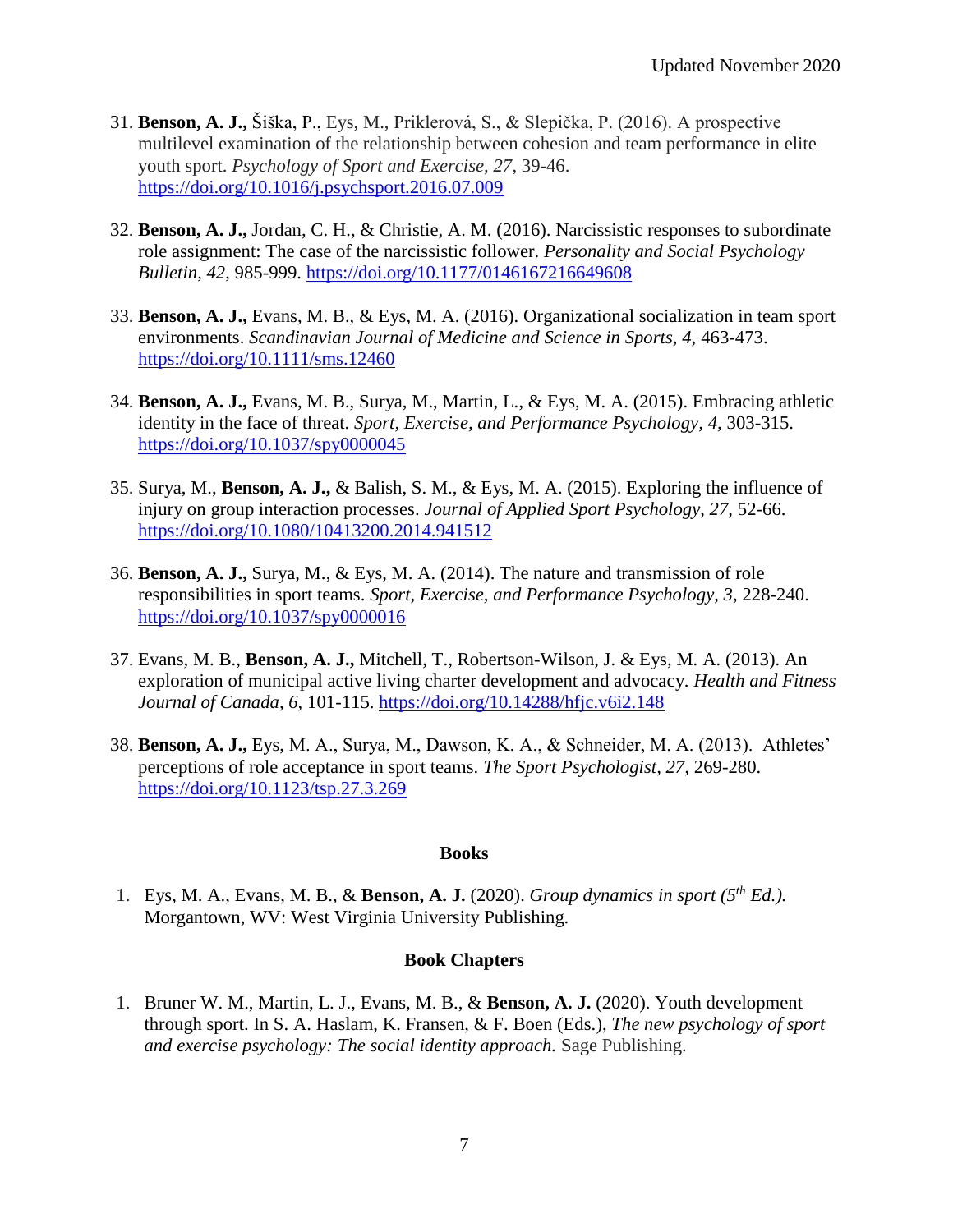- 2. Hardy, J., **Benson, A. J.,** & Boulter, M. (2020). Personality and team effectiveness. In H. Manly & R. Roberts (Eds.), *The Routledge encyclopedia of sport psychology: Volume 1.* International Society of Sport Psychology.
- 3. Crozier, A. J., & **Benson, A. J.** (2020). Group norms in youth sport. In M. W. Bruner, M. Eys, & L. Martin (Eds.), *The power of groups in youth sport* (pp. 17-31). Academic Press. https://doi.org/10.1016/B978-0-12-816336-8.00002-0
- 4. **Benson, A. J.,** & Jordan, C.H. (2018). Narcissistic followership. In A. Hermann, Brunell, & J. Foster (Eds.), *Handbook of trait narcissism: Key advances, research methods, and controversies.* Springer Publishing Company. https://doi.org/10.1007/978-3-319-92171- 6\_44
- 5. Eys, M. A., Surya, M., & **Benson, A. J.** (2017). Communicating within sport teams. In B. Jackson, & J. Dimmock (Eds.), *Persuasion and communication in sport, exercise and physical activity* (pp. 217-232)*.* Oxford: Routledge.
- 6. **Benson, A. J.,** Surya, M., & Eys, M. A. (2015). The dynamic management of athletes' role expectations. In P. Davis (Ed.), *The psychology of effective coaching and management* (203- 216). Hauppauge, NY: Nova Science Publishers, Inc.
- 7. Eys, M. A., Schinke, R. J., Surya, M., & **Benson, A. J.** (2014). Role perceptions in sport groups. In M. Beauchamp, & M. Eys (Eds.), *Group dynamics advances in sport and exercise psychology: Contemporary themes* (2<sup>nd</sup> edition) (pp. 131-146). Oxford: Routledge.
- 8. **Benson, A. J.,** Surya, M. W., & Eys, M. A. (2013). Conceptual advances in role perceptions in sport. In, C. Moheyedinni. (Ed.), *Conceptual advances in the psychology of sports and exercise* (pp. 3-14). Hauppauge, NY: Nova Science Publishers, Inc.

### **Dictionary Entries**

1. Godfrey, M., & **Benson, A. J.** (2019). Athletic identity. In D. Hackfort, R. Schinke, B. Strauss (Eds.), *Dictionary of Sport Psychology: Sport, Exercise, and Performing Arts.*  Elsevier Inc.

### **CONFERENCE PRESENTATIONS**

\*Published abstracts include journal citation

### **Verbal**

1. **Benson, A. J.,** Martin, L. J., Herbison, J. D., Slatcher, R., Boardley, I., Sutcliffe, J., McLaren, C., Carré, J., Côté, J., & Bruner, M. W. (2019, October). The reinforcing nature of social identity-driven processes: Evidence using the EAR methodology and a multilevel approach. In M. W. Bruner (Chair), *Using novel methods to explore the social identity and*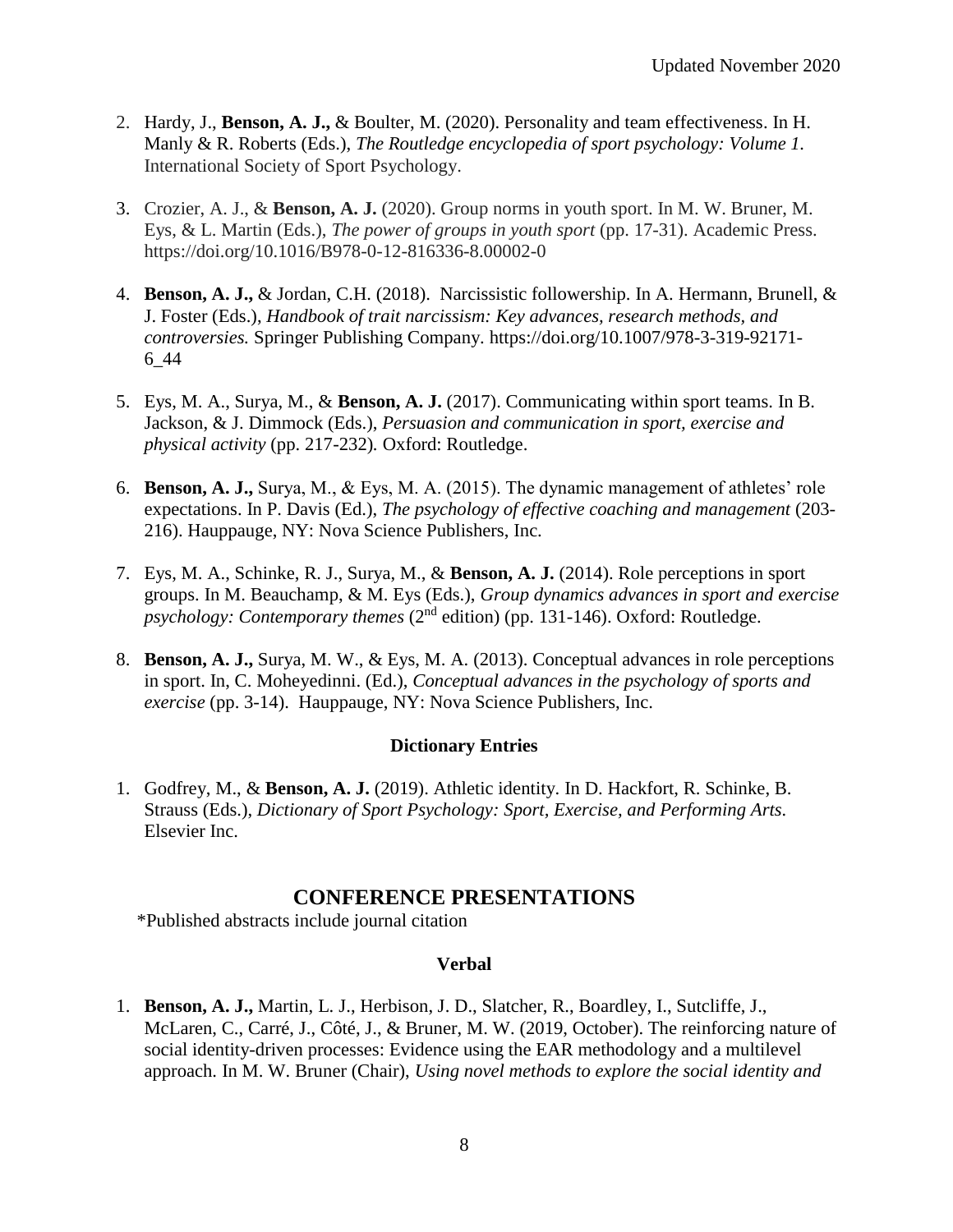*moral behaviour relations in youth sport.* Symposium conducted at the Canadian Society for Psychomotor Learning and Sport Psychology Conference, Vancouver, British Columbia.

- 2. Herbison, J. D., Martin, L. J., Slatcher, R., Boardley, I., **Benson, A. J.,** Sutcliffe, J., McLaren, C., Carré, J., Côté, J., & Bruner, M. W. (2019, October). The Electronically Activated Recorder (EAR): A novel approach for examining social environments in youth sport. In M. W. Bruner (Chair), *Using novel methods to explore the social identity and moral behaviour relations in youth sport.* Symposium conducted at the Canadian Society for Psychomotor Learning and Sport Psychology Conference, Vancouver, British Columbia.
- 3. McLaren, C., Boardley, I., Martin, L. J., Herbison, J. D., Slatcher, R., **Benson, A. J.,** Sutcliffe, J., Carré, J., Côté, J., & Bruner, M. W. (2019, October). Social network structure and moral behaviour: The mediating effect of social identity. In M. W. Bruner (Chair), *Using novel methods to explore the social identity and moral behaviour relations in youth sport.* Symposium conducted at the Canadian Society for Psychomotor Learning and Sport Psychology Conference, Vancouver, British Columbia.
- 4. Carré, J., Geniole, S. N., Martin, L. J., Herbison, J. D., Slatcher, R., Boardley, I., **Benson, A. J.,** McLaren, C., Sutcliffe, J., Côté, J., & Bruner, M. W. (2019, October). Social identity and cortisol responses to competition in male competitive youth hockey players. In M. W. Bruner (Chair), *Using novel methods to explore the social identity and moral behaviour relations in youth sport.* Symposium conducted at the Canadian Society for Psychomotor Learning and Sport Psychology Conference, Vancouver, British Columbia.
- 5. Caron, J. G., **Benson, A. J.,** Steins, R., McKenzie, L., Bruner, M. W. (2019, July). The social dynamics of post-concussion return to sport experiences: An integrated study of athlete-teammate-coach triads. Presented at the  $15<sup>th</sup>$  European Congress of Sport & Exercise Psychology, Muenster, Germany.
- 6. Bruner, M.W., Swann, C., Schwiekle, M., Miller, A., **Benson, A,** McLaren, C., Sutcliffe, J., Vella, S. (October, 2018). Exploring the role of sport participation and social support on social identity in adolescent male athletes. *Canadian Society for Psychomotor Learning and Sport Psychology Conference*, Toronto, Ontario.
- 7. Van Woezik, R., **Benson, A. J.,** Bruner, M. W. (March, 2018). Just put me in coach! Exploring how coaches manage team dynamics following injury. Presented at the *Eastern Canada Sport and Exercise Psychology Symposium*, Montreal, Quebec.
- 8. McKenzie, L., Caron, J., **Benson, A. J.**, Bruner, M. W. (March, 2018). Reintegrating into the team environment following a concussion. Presented at the *Eastern Canada Sport and Exercise Psychology Symposium*, Montreal, Quebec.
- 9. Herbison, J., Martin, L. J., Sutcliffe, J., Coletti, J., Hallarn, J., **Benson, A. J.,** & Bruner, M. W. (March, 2018). Analysis of social-discursive interactions in youth sport using Linguistic Inquiry and Word Count software. Presented at the *Eastern Canada Sport and Exercise Psychology Symposium*, Montreal, Quebec.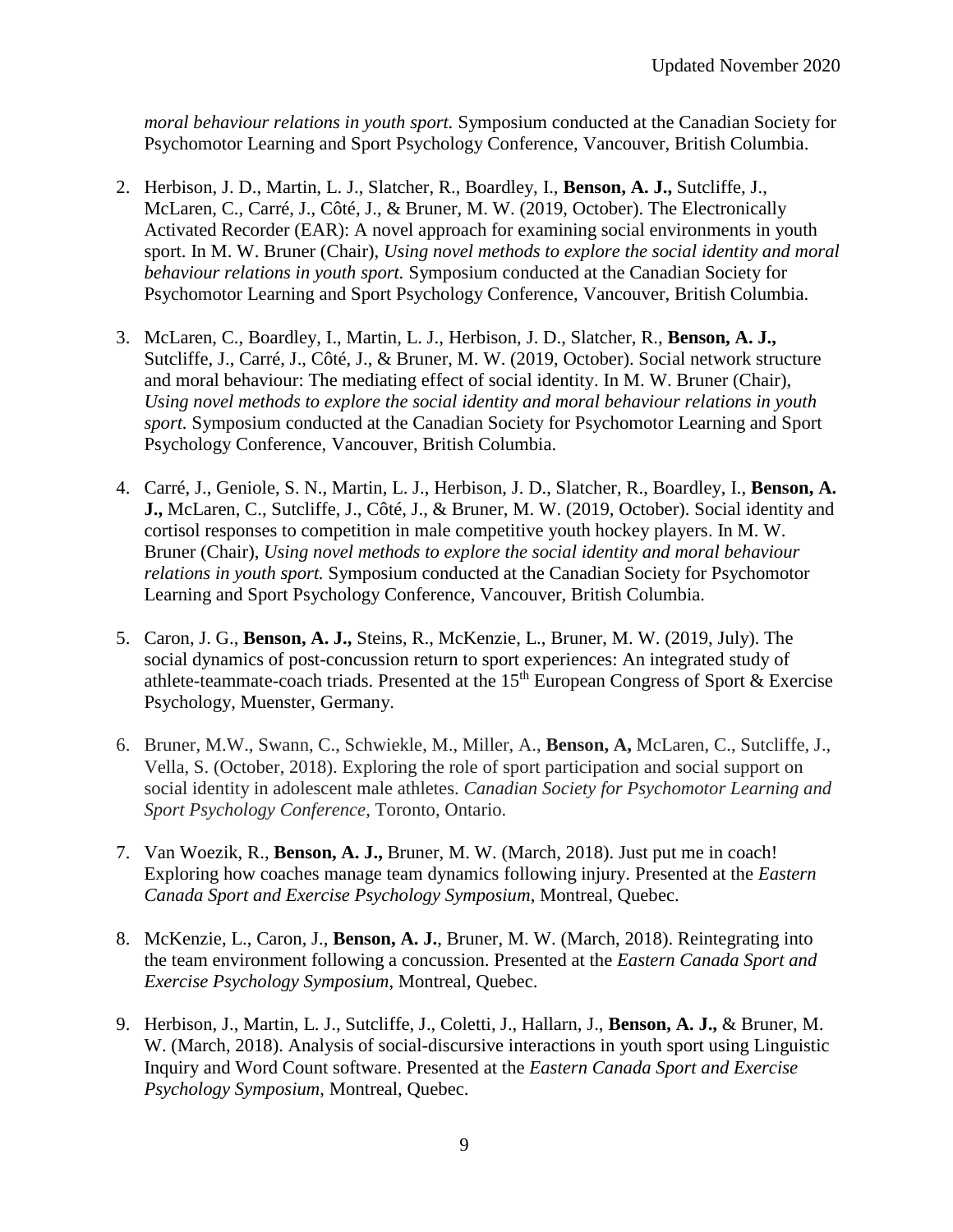- 10. Cascagnette, J., **Benson, A. J.,** Cruwys, T., Haslam, A., & Bruner, M. (March, 2018). Group dynamics in an elite Nordic ski team. Presented at the *Eastern Canada Sport and Exercise Psychology Symposium*, Montreal, Quebec.
- 11. Graupensperger, S., **Benson, A. J.,** Evans, M. B. (October 2017). Everyone else is doing it: The association between social identity and conforming to peer-influence in NCAA athletes. Presented at the *Canadian Society for Psychomotor Learning and Sport Psychology Conference*, St. John's, Newfoundland.
- 12. Sutcliffe, J., **Benson, A. J.,** Bruner, M. W. (October, 2017). Do nice coaches finish last? Exploring parental perceptions of a prospective coach. Presented at the *Canadian Society for Psychomotor Learning and Sport Psychology Conference*, St. John's, Newfoundland.
- 13. Bruner, M. W., Martin, L. J., Evans, M. B., **Benson, A. J.,**, Root, Z., Ortiz, T., Sutcliffe, J., & Carré, J. (July, 2017). Social identity and peer nominated friendship in youth sport teams. Presented at *Social Identity in Sport Conference*, Brussels, Belgium.
- 14. Herbison, J. D., **Benson, A. J.,** Martin, L. J., Côté, J., & Bruner, M. W. (March, 2017). The development of observational coding systems for the electronically activated recorder (EAR) in youth sport settings. Presented at the *Eastern Canada Sport and Exercise Psychology Symposium*, Kingston, Ontario.
- 15. Taylor, L., **Benson, A. J.,** & Bruner, M. W. (March, 2017). An exploration of newcomer integration processes in CrossFit. Presented at the *Eastern Canada Sport and Exercise Psychology Symposium*, Kingston, Ontario.
- 16. **Benson, A. J.,** & Eys, M. (October, 2016). Understanding the consequences of newcomer integration processes: A socialization perspective (Young Scientist Award). Presented at the Canadian Society for Psychomotor Learning and Sport Psychology Conference, Waterloo, Ontario.
- 17. **Benson, A. J.,** Bruner, M. W., & Eys, M. (October, 2016). Social identity and antisocial ingroup behaviours: The moderating role of descriptive norms. Presented at the *Canadian Society for Psychomotor Learning and Sport Psychology Conference*, Waterloo, Ontario.
- 18. **Benson, A. J.,** & Eys, M. (June, 2016). Pleased to meet you? The consequences of newcomer integration processes in sport teams. Journal of Sport and Exercise Psychology, 37 (suppl), S160. Presented at the *North American Society for the Psychology of Sport and Physical Activity Conference*, Montreal, Quebec.
- 19. Boroumand, S., **Benson, A. J.,** & Eys, M. (March, 2016). How status conflict undermines prosocial behaviour between teammates. Presented at the *Eastern Canada Sport and Exercise Psychology Symposium*, Hamilton, Ontario.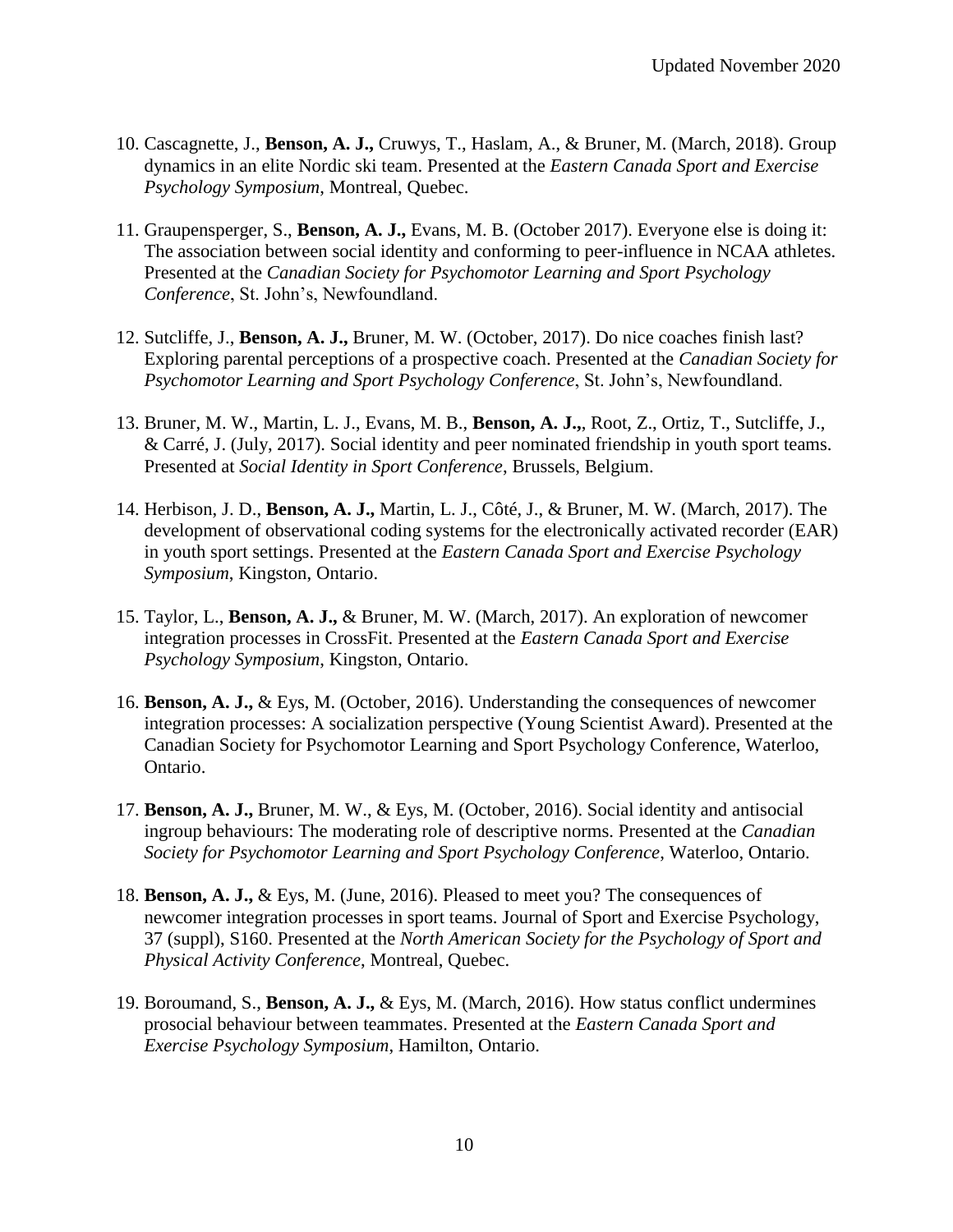- 20. Surya, M., Eys, M. A., & **Benson, A. J.** (October, 2015). Incongruence in the coach-athlete relationship: Consequences for misunderstanding. Presented at the *Canadian Society for Psychomotor Learning and Sport Psychology Conference*, Edmonton, Alberta.
- 21. **Benson, A. J.,** Surya, M., Eys, M. A., & Bray, S. R. (June, 2015). Disentangling how perceptions of role performance are related to role acceptance and group cohesion. Journal of Sport and Exercise Psychology, 37 (suppl), S93. Presented at the *North American Society for the Psychology of Sport and Physical Activity Conference*, Portland, Oregon.
- 22. Eys, M. A., Surya, M., & **Benson, A. J.** (April, 2015). Threats to the psychological structure of sport teams. Presented at the Pan American Sport and Exercise Research Summit, Toronto, Ontario.
- 23. **Benson, A. J.,** Surya, M., Eys, M. A., & Bray, S. R. (March, 2015). Applying polynomial regression with response surface analysis to examine how perceptions of role performance influence role acceptance and cohesion. Presented at the *Eastern Canada Sport and Exercise Psychology Symposium,* Ottawa, Ontario.
- 24. **Benson, A. J.,** Hardy, J., & Eys, M. A. (2014). The context-embedded nature of followership. Presented at the Canadian Society for *Psychomotor Learning and Sport Psychology Conference*, London, Ontario.
- 25. Webster, L., **Benson, A. J.,** Hardy, J., & Roberts, R. (October, 2014). Competing for the spotlight: The interactive effect of leader and follower narcissism on group goal commitment. Presented at the *Canadian Society for Psychomotor Learning and Sport Psychology Conference*, London, Ontario.
- 26. Surya, M., Eys, M. A., & **Benson, A. J.** (October, 2014) The correlates of role satisfaction. Presented at the *Canadian Society for Psychomotor Learning and Sport Psychology Conference*, London, Ontario.
- 27. **Benson, A. J.,** Evans, M. B., Surya, M., Martin, L., & Eys, M. A. (March, 2014). Embracing athletic identity in the face of threat. Presented at the *Eastern Canada Sport and Exercise Psychology Symposium,* Toronto, Ontario.
- 28. Siska, P., **Benson, A. J.,** Eys, M. A., & Slepicka, P. (March, 2014). A longitudinal examination of team cohesion and team success in elite youth sport teams. Presented at the *Eastern Canada Sport and Exercise Psychology Symposium*, Toronto, Ontario.
- 29. **Benson, A. J.,** & Eys, M. A. (June, 2013). Delineating the socialization strategies used in sport teams. *Journal of Sport and Exercise Psychology, 35* (suppl), S78. Presented at the *North American Society for the Psychology of Sport and Physical Activity*, New Orleans, Louisiana.
- 30. **Benson, A. J.,** Surya, M., Balish, S.M., & Eys, M. A. (2013, June). Exploring the Influence of Injury on Group Processes in Sport Teams. *Journal of Sport and Exercise Psychology, 35*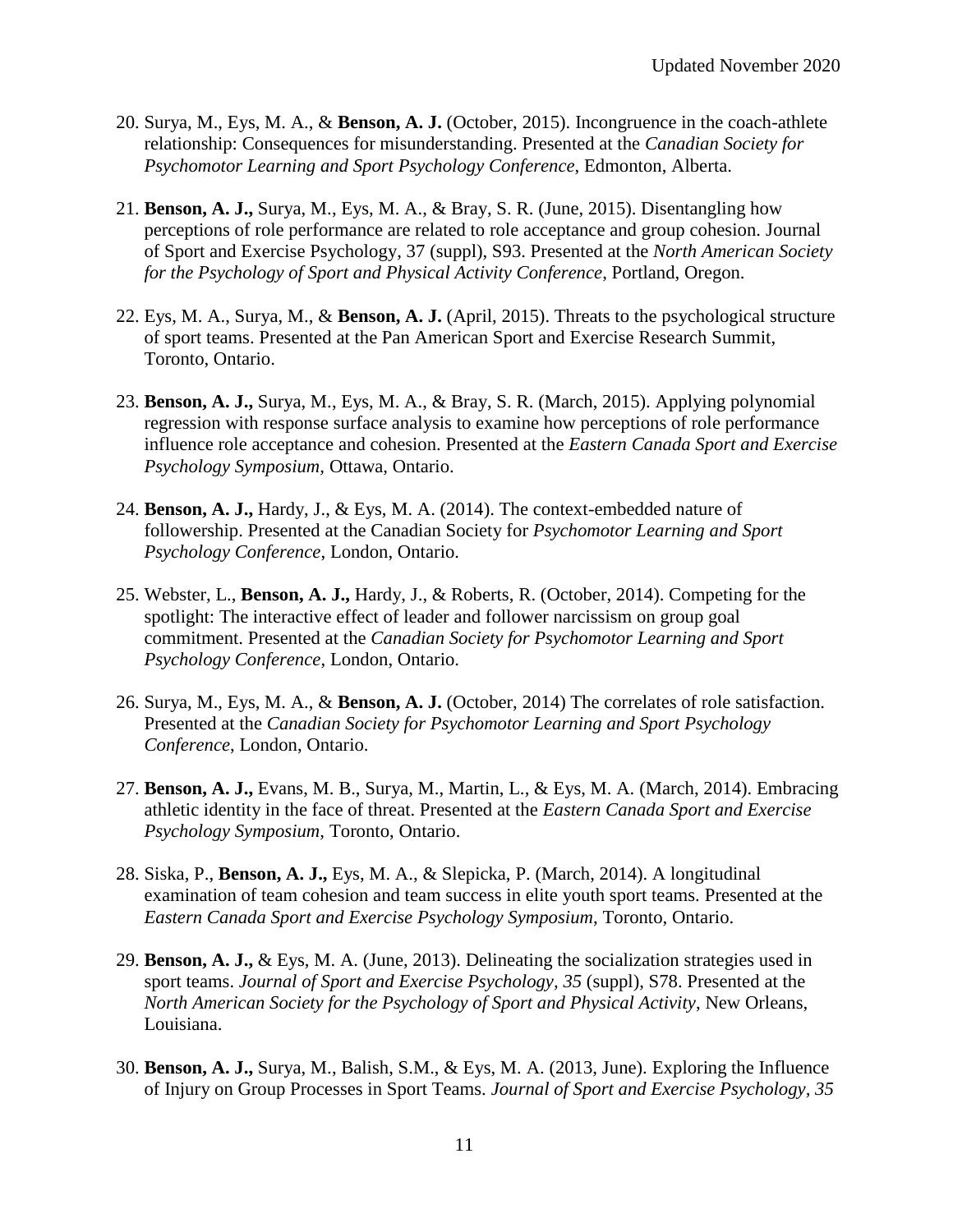(suppl), S77. Presented at the *North American Society for the Psychology of Sport and Physical Activity*, New Orleans, Louisiana, United States.

- 31. **Benson, A. J.,** & Eys, M. A. (March, 2013). Coaches' perspectives on socialization strategies used in sport teams. Presented at the *Eastern Canada Sport and Exercise Psychology Symposium*, St. Catherines, Ontario.
- 32. Surya, M., **Benson, A. J**., & Balish, S., & Eys, M. A. (March, 2013). Exploring the influence of injury on group processes in basketball. Presented at the *Eastern Canada Sport and Exercise Psychology Symposium*, St. Catherines, Ontario.
- 33. Murray, R. M., Evans, M. B., **Benson, A. J.,** Bray, S. R., & Eys, M. A. (March, 2013). Testing the innuendo effect in a sport context. Presented at the *Eastern Canada Sport and Exercise Psychology Symposium*, St. Catherines, Ontario.
- 34. **Benson, A. J.,** Surya, M., McLaren, C. D. (February, 2013). Organizational socialization in sport teams. Presented at the *Sport Professionals' Experience and Research Conference*, Tallahassee, Florida.
- 35. McLaren, C. D., **Benson, A. J.,** Surya, M. (February, 2013). How'd we do coach: Group and individual outcomes as they relate to the motivational climate. Presentation at the *Sport Professionals' Experience and Research Conference*, Tallahassee, Florida.
- 36. Surya, M., McLaren, C. D., & **Benson, A. J.** (February, 2013). Satisfaction with interdependent role responsibilities in sport teams. Presented at the *Sport Professionals' Experience and Research Conference*, Tallahassee, Florida.
- 37. **Benson, A. J.,** Surya, M., & Eys, M. A. (November, 2012). The development and salience of role responsibilities in sport teams. Presented at the *Canadian Society for Psychomotor Learning and Sport Psychology Conference*, Halifax, Nova Scotia.
- 38. **Benson, A. J**., Eys, M. A., & Surya, M. (March, 2012). Athletes' perceptions of role acceptance in sport. Presented at the *Eastern Canada Sport and Exercise Psychology Symposium*, London, Ontario.
- 39. Surya, M., Eys, M. A., & **Benson, A. J.** (March, 2012). Athletes' perceptions of role satisfaction in sport. Presented at the *Eastern Canada Sport and Exercise Psychology Symposium*, London, Ontario.

### **Poster**

1. Zhuo, Li., & **Benson, A. J.** (February, 2021) Culture and narcissism: The roles of fundamental social motives. To be presented at the *Society for Personality and Social Psychology*, Virtual conference.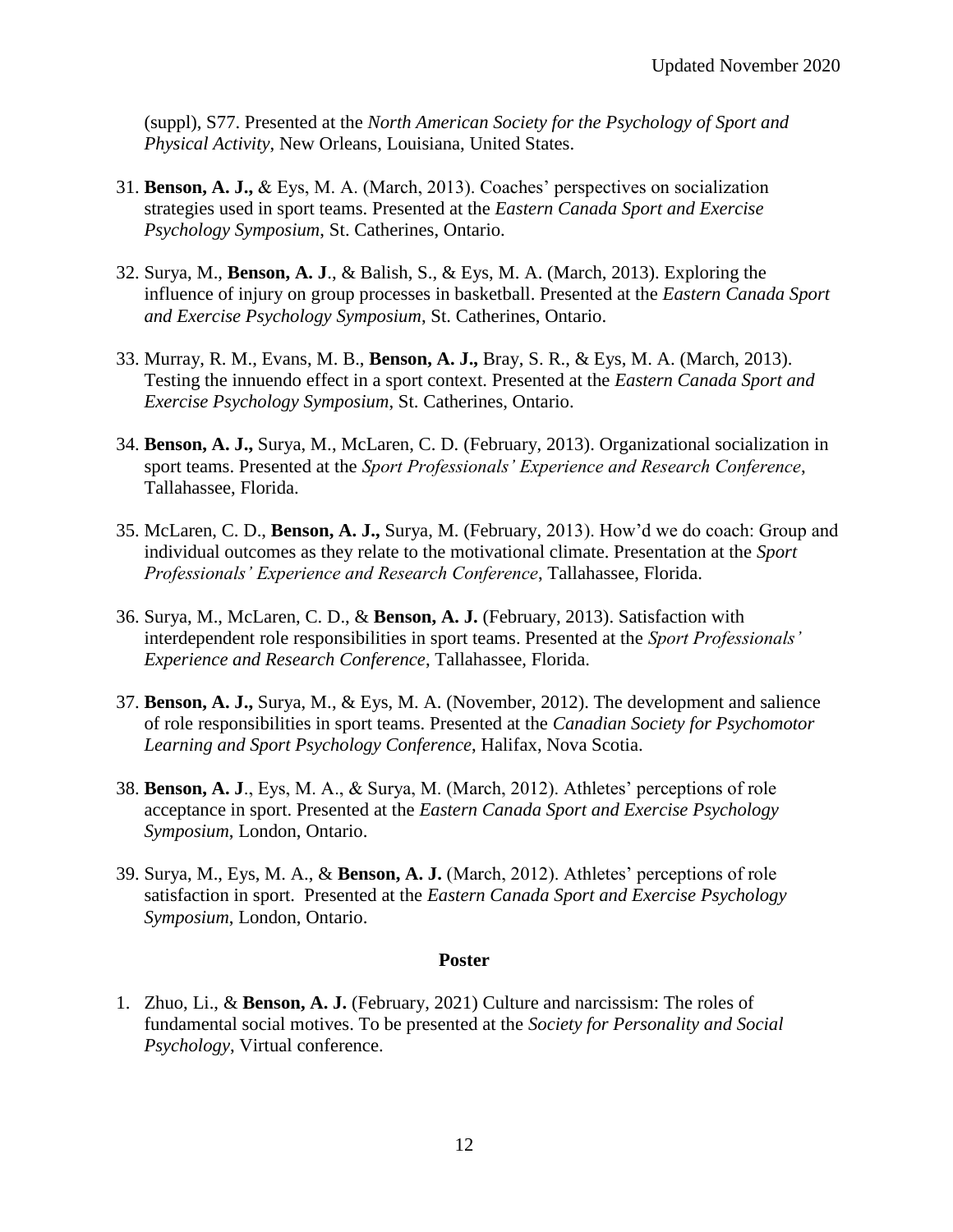- 2. Lynch, J., Jordan, C., Giacomin, M., & **Benson, A. J.** (February, 2020). Dr. Jekyll and Mr. Hyde: How narcissistic admiration and rivalry relate to perceived narcissism and likeability within teams over time. To be presented at the *Society for Personality and Social Psychology*, Virtual conference.
- 3. Baird, N., & **Benson, A. J.** (June, 2020). An examination of team conflict: The essential role of followership. Presented at the *Society for Industrial and Organizational Psychology*, Austin, Texas.
- 4. **Benson., A. J.,** & Giacomin, M. (February, 2020). How self-esteem and narcissism differentially relate to high and (un)stable feelings of status and inclusion. Presented at the *Society for Personality and Social Psychology*, New Orleans, Louisiana.
- 5. Jensen, L. D., Woodley, H. J. R., Hardy, J., & **Benson, A. J.** (February, 2020). Do great followers make great leaders? Disentangling the traits valued in followers and leaders? Presented at the *Society for Personality and Social Psychology Preconference: Bringing intragroup processes back to social psychology*, New Orleans, Louisiana.
- 6. Baird, N., Woodley, H. J. R., & **Benson, A. J.** (February, 2020). Where you lead, I will follow: Developing a measure and nomological network of followership motives. Presented at the *Society for Personality and Social Psychology Preconference*: *Bringing intragroup processes back to social psychology*, New Orleans, Louisiana.
- 7. Chamberlain, J. J., **Benson, A. J.,** & Hall, C. R. (October, 2019). The relations between newcomer integration processes and youth athletes' perceptions of the group environment in competitive hockey. Presented at the *Canadian Society for Psychomotor Learning and Sport Psychology Conference*, Vancouver, British Columbia.
- 8. Sutcliffe, J., McLaren, C., **Benson, A. J.,** Arnocky, S., Martin, L. J., Shields, C., Law, B., & Bruner, M. W. (October, 2019). Exploring the relations between competitive youth sport parents' identity and moral intentions towards antisocial parent behaviour. Presented at the *Canadian Society for Psychomotor Learning and Sport Psychology Conference*, Vancouver, British Columbia.
- 9. Sutcliffe, J., **Benson, A. J.,** McLaren, C., & Bruner, M. W. (October, 2019). Part of the team: Measuring parent social identity in youth sport. Presented at the *Canadian Society for Psychomotor Learning and Sport Psychology Conference*, Vancouver, British Columbia.
- 10. Van Woezik, R., **Benson, A. J.,** & Bruner, M. W. (October, 2019). Next one up! Exploring how coaches manage team dynamics following injury. Presented at the *Canadian Society for Psychomotor Learning and Sport Psychology Conference*, Vancouver, British Columbia.
- 11. Cascagnette, J., **Benson, A. J.,** Cruwys, T., Haslam, A., & Bruner, M. (October, 2019). More than just another bib: Group dynamics in an elite Nordic ski team. Presented at the *Canadian Society for Psychomotor Learning and Sport Psychology Conference*, Vancouver, British Columbia.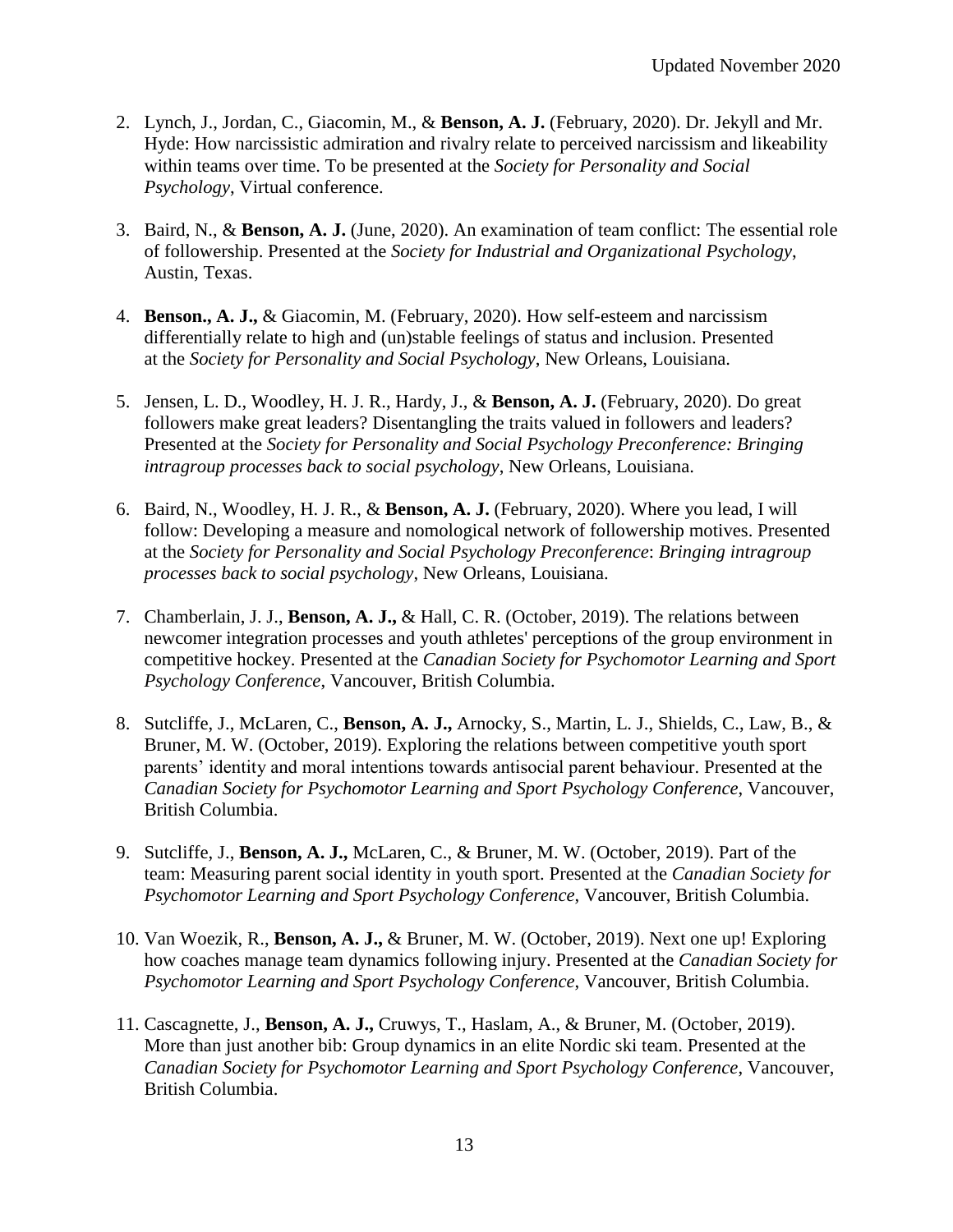- 12. Sutcliffe, J., Herbison, J. D, Martin, L. J., Slatcher, R., **Benson, A. J.,** Van Woezik, R., McLaren, C., Boardley, I., Carré, J., Côté, J., & Bruner, M. W. (October, 2019). The car ride to and from competition: Exploring parent-athlete interactions in competitive youth sport. Presented at the *Canadian Society for Psychomotor Learning and Sport Psychology Conference*, Vancouver, British Columbia
- 13. Lynch, J., **Benson, A. J**., & McGregor, A. (June, 2019). How narcissistic admiration and rivalry relate to team conflict processes. Presented at the meeting of the *Canadian Psychological Association*, Halifax, Nova Scotia.
- 14. McGregor, A., **Benson, A. J**., & Rothstein, M. (June, 2019). Psychometric analysis of the workplace team resiliency inventory. Presented at the meeting of the *Canadian Psychological Association*, Halifax, Nova Scotia.
- 15. Baird, N. A., **Benson, A. J.,** & Robertson, J., & Moosavi, S. (June, 2019). Leadership on the ropes: How hostile followership affects leadership behaviour. Presented at the meeting of the *Canadian Psychological Association*, Halifax, Nova Scotia.
- 16. Evans, M. B., Graupensperger, S., **Benson, A. J.,** Eys, M. A., Hastings, B., & Gottschall, J. (June, 2019). Groupness perceptions and basic needs satisfaction within fitness groups. Presented at the meeting of the *North American Society for the Psychology of Sport and Physical Activity,* Baltimore, Maryland.
- 17. Graupensperger, S., **Benson, A. J.,** & Evans, M. B. (April, 2018). Group-level predictors of NCAA athletes' attitudes toward risky behavior. Presented at the *Society for Behavioral Medicine*, New Orleans, LA.
- 18. **Benson, A. J.,** Jeschke, J., Jordan, C. H., Bruner, M. W., & Arnocky, S. (February, 2018). Will they stay or will they go? Narcissistic admiration and rivalry predict ingroup affiliation and devaluation. Presented at the *Society for Personality and Social Psychology Annual Convention*, Portland, Oregon.
- 19. **Benson, A. J.,** & Bruner, M. W. (September, 2017). How peer behaviours relate to adolescent social development: A daily diary approach with youth hockey teams. Presented at the *Sport Canada Research Initiative Conference*, Toronto, Ontario.
- 20. **Benson, A. J.,** Eys, M., & Hardy, J. (June, 2017). Challenge-oriented acts of followership as a double-edged sword in the leadership process. *Journal of Sport & Exercise Psychology, 39*  (suppl), S213. Presented at the *North American Society for the Psychology of Sport and Physical Activity Conference*, San Diego, California.
- 21. Bruner, M. W., & Benson, A. J. (June, 2017). The Social Identity Questionnaire for Sport (SIQS): The utility of a bifactor model. *Journal of Sport & Exercise Psychology, 39* (suppl), 217. Presented at the *North American Society for the Psychology of Sport and Physical Activity Conference*, San Diego, California.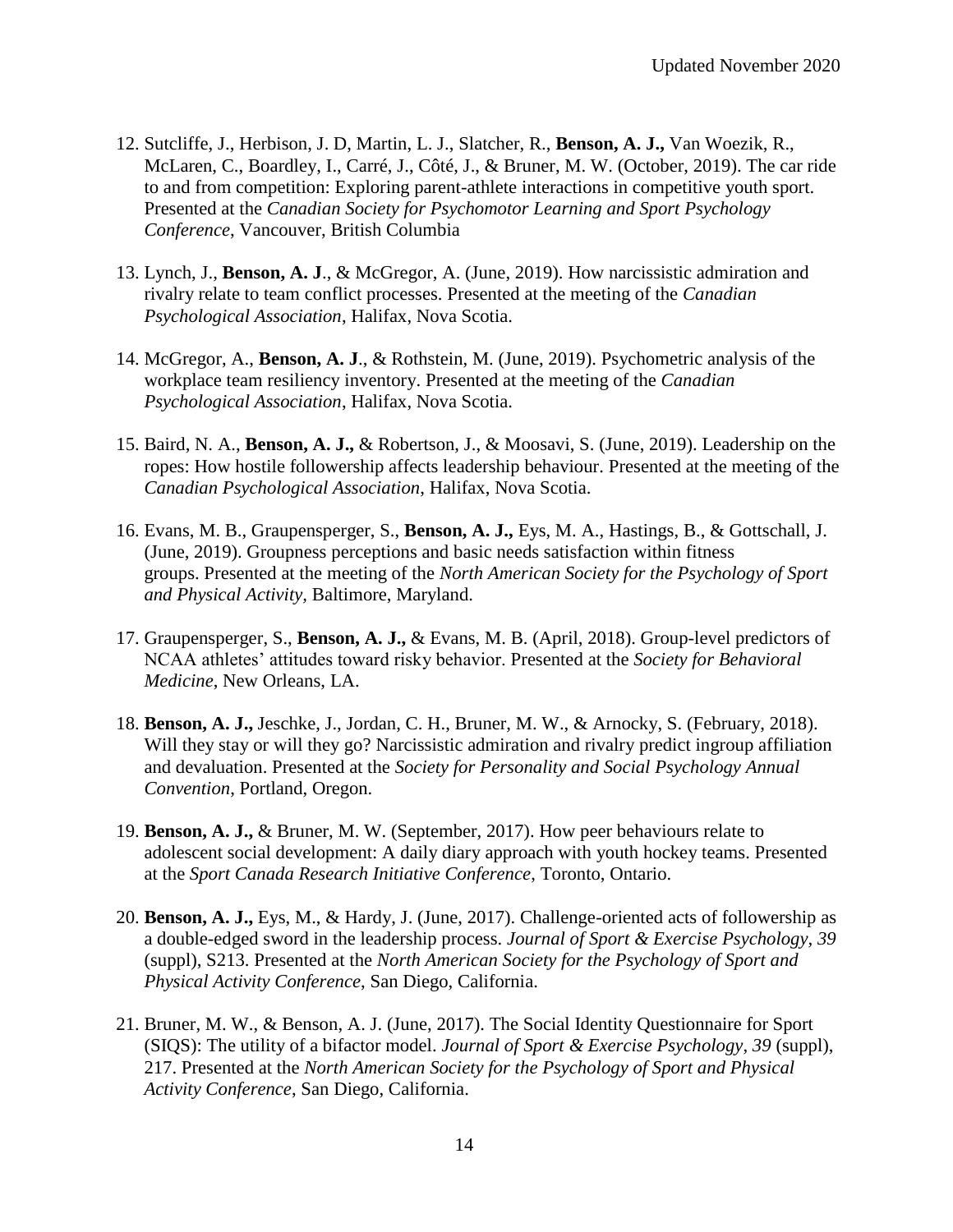- 22. Sutcliffe, J., **Benson, A. J.,** & Bruner, M.W. (June, 2017). Parents value competence more than warmth in competitive youth hockey coaches: Evidence based on the innuendo effect. *Journal of Sport & Exercise Psychology, 39* (suppl), S317. Presented at the *North American Society for the Psychology of Sport and Physical Activity Conference*, San Diego, California.
- 23. Bruner, M. W., Wilson, K. S., Boardley, I. D., **Benson, A. J.,** Sutcliffe, J., Root, Z., & Côté, J. (October, 2016). Examining the role of descriptive norms in the social identity and moral behaviour relationship in youth sport. Presented at the *Canadian Society for Psychomotor Learning and Sport Psychology Conference*, Waterloo, Ontario.
- 24. Bruner, M., Bailey, B., & **Benson, A. J.** (June, 2016). Understanding the influence of organizational culture on exercise adherence: A social identity perspective. *Journal of Sport and Exercise Psychology, 37* (suppl), S164. Presented at the *North American Society for the Psychology of Sport and Physical Activity Conference*, Montreal, Quebec.
- 25. **Benson, A. J.,** Eys, M. A., & Irving, G. (October, 2015). Great expectations: How expected versus actual role experiences relate to perceptions of team cohesion. Presented at the *Canadian Society for Psychomotor Learning and Sport Psychology Conference*, Edmonton, Alberta
- 26. **Benson, A. J.,** & Eys, M. A. (October, 2014). Examining the use of socialization tactics in team sport environments. Poster presented at the *Sport Canada Research Initiative Conference*, Kanata, Ontario.
- 27. Hardy, J., Arthur, C., Harding, D., **Benson, A. J.,** Williams, C., Meaton, J., Buabon, M., Larkin, L. (October, 2014). Role conflict and performance: An elusive association? Presented at the *Canadian Society for Psychomotor Learning and Sport Psychology Conference*, London, Ontario.
- 28. **Benson, A. J.,** & Eys, M. A. (October, 2013). Toward a theory of organizational socialization in sport. Poster presented at the Sport Canada Research Initiative Conference, Kanata, Ontario.
- 29. **Benson, A. J.,** Eys, M. A., & Surya, M. (November, 2012). Athletes' perceptions of role acceptance in sport teams. Poster presented at the *Canadian Society for Psychomotor Learning and Sport Psychology Conference*, Halifax, Nova Scotia.
- 30. **Benson, A. J.,** Surya, M., Eys, M. A., Bray, S. R., & Brawley, L. R. (October, 2011). A preliminary examination of the correlates of role satisfaction. Poster presented at the *Canadian Society for Psychomotor Learning and Sport Psychology Conference*, Winnipeg, Manitoba.
- 31. Surya, M., **Benson, A. J.,** Eys, M. A., & Bray, S. R. (October, 2011). Role satisfaction: A proposed conceptualization for sport. Poster presented at the *Canadian Society for Psychomotor Learning and Sport Psychology Conference*, Winnipeg, Manitoba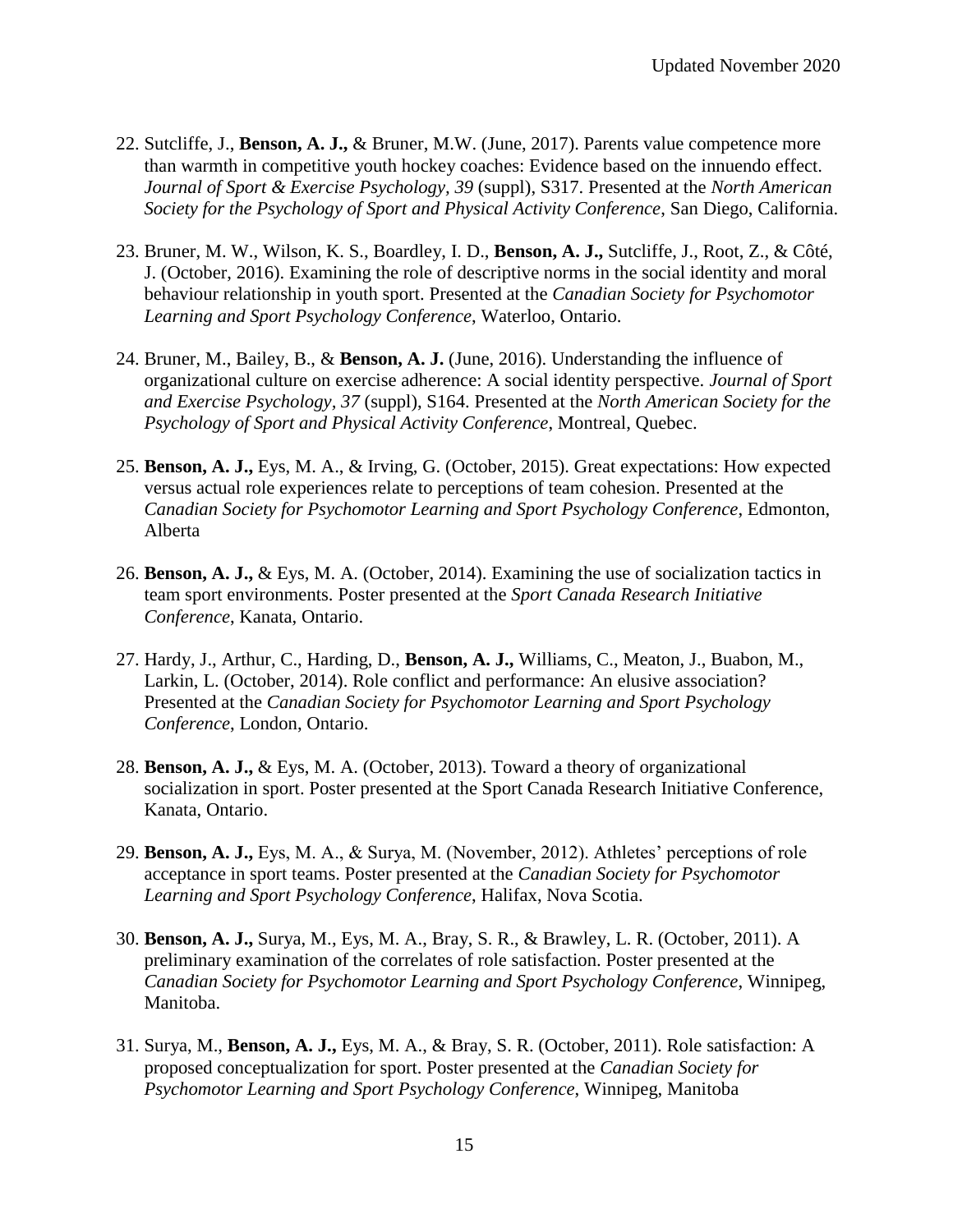### **Invited Talks**

| 2020 | Wilfrid Laurier University     | Early career panelist. Presented to the Kinesiology and                |
|------|--------------------------------|------------------------------------------------------------------------|
|      |                                | Physical Education graduate seminar.                                   |
| 2019 | <b>Aboriginal Sport Circle</b> | Socio-demographic survey from the National Aboriginal                  |
|      |                                | Hockey Championships. Presented on behalf of the                       |
|      |                                | Indigenous Hockey Research Network, Ottawa, Ontario.                   |
| 2018 | <b>Western University</b>      | Academic panelist discussing life as an academic. Presented            |
|      |                                | at IO/OB student conference as part of a four-person                   |
|      |                                | academic panel, London, Ontario.                                       |
| 2018 | <b>Western University</b>      | Academic panelist discussing life as an academic. Presented            |
|      |                                | at Health/Medical Sciences career panel, hosted at Western             |
|      |                                | University.                                                            |
| 2018 | Disrupt HR                     | The rise and fall of narcissistic leaders. <i>Presented at Disrupt</i> |
|      |                                | HR, London, Ontario.                                                   |
| 2018 | <b>Western University</b>      | Narcissism in the workplace: Entitled, self-absorbed, and              |
|      |                                | ready to lead. Presented as part of the "Science of Being"             |
|      |                                | Human" lecture series, London, Ontario.                                |
| 2018 | <b>Western University</b>      | Can't we all just get along? Integrating qualitative research          |
|      |                                | into a broader program of research. Presented to the                   |
|      |                                | Industrial/Organizational psychology graduate seminar,                 |
|      |                                | London, Ontario.                                                       |
| 2016 | Wilfrid Laurier University     | Navigating grad school: Tales from a recent graduate.                  |
|      |                                | Presented to Kinesiology and Physical Education graduate               |
|      |                                | seminar, Waterloo, Ontario.                                            |

### **Non-Peer Reviewed Papers and Reports**

**Benson, A.,** & Cavallo, J. Blog post on research paper "Tailoring emotional expressions in romantic relationships: A Person-centered approach": http://spsp.org/news-center/blog/benson-cavallofeelings-expectations-emotions

Forsyth, J., **Benson, A.,** McKee, T., Armstrong, K., Pettit, A., Hauck, D., El-Shamy, N., Whitesell, M., and Spencer, J. (Feb 2019). NAHC Regional Report, prepared for the National Aboriginal Hockey Championship Working Group and the Aboriginal Sport Circle.

Forsyth, J., **Benson, A.,** McKee, T., Armstrong, K., Pettit, A., Hauck, D., El-Shamy, N., Whitesell, M., and Spencer, J. (Jan 2019). NAHC Gender Report, prepared for the National Aboriginal Hockey Championship Working Group and the Aboriginal Sport Circle.

Forsyth, J., **Benson, A.,** McKee, T., Armstrong, K., Petitt, A., Hauck, D., El-Shamy, N., Whitesell, M., and Spencer, J. (Nov 2019). *NAHC Statistic Report,* prepared for the National Aboriginal Hockey Championship Working Group and the Aboriginal Sport Circle.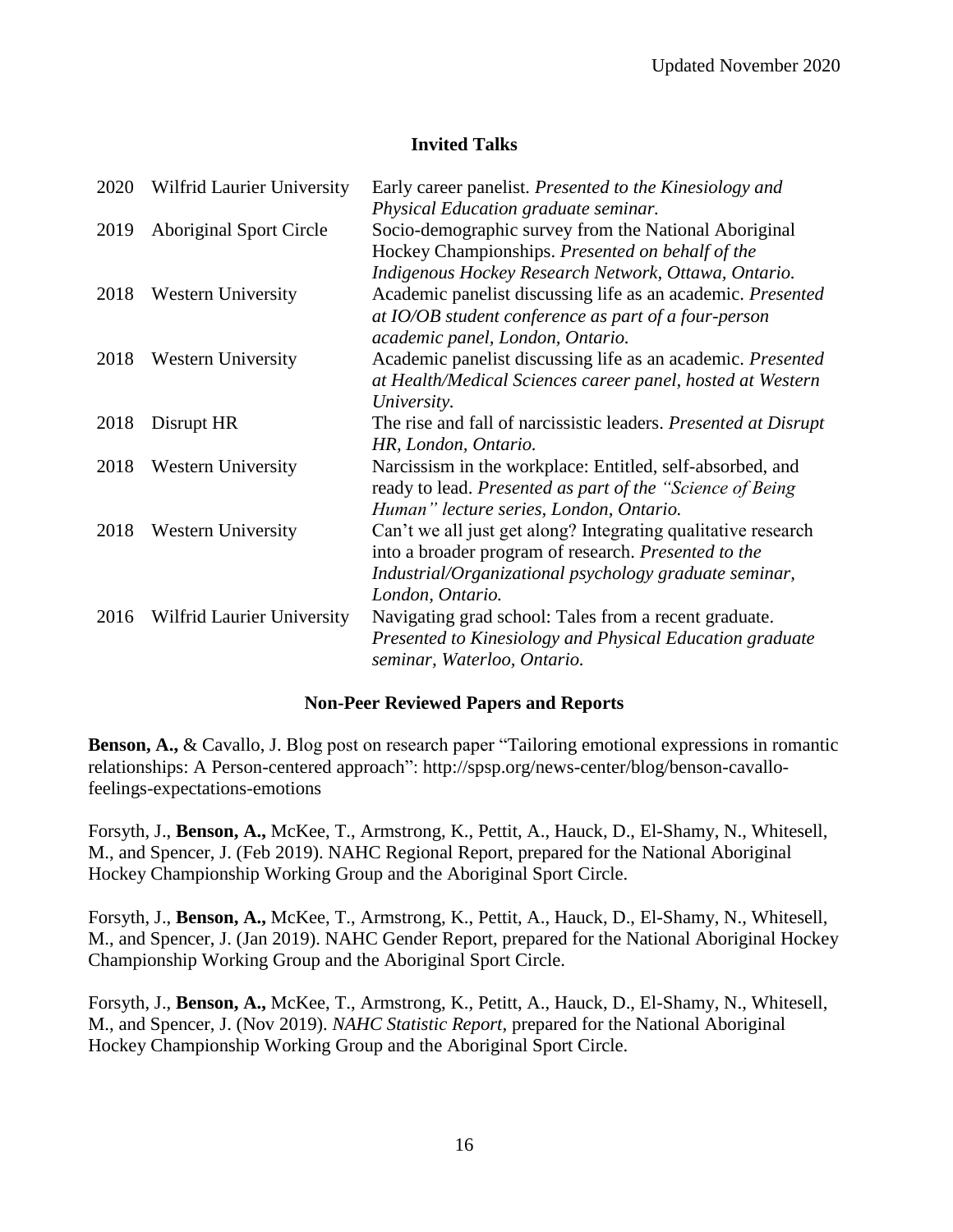**Benson, A. J., & Eys. M. A. (2015). Examining the use of socialization tactics in sport team** environments, prepared for Sport Canada as a knowledge Translation paper.

**Benson, A. J.,** Surya, M., & Eys, M. A. (2015). Report on 2015 team member engagement survey, prepared on behalf of Schlegel Villages. *1- 37.*

Surya, M., **Benson, A. J.,** & Evans, M. (2014). Report on role responsibilities, prepared on behalf of Schlegel Villages. *1-10.*

Surya, M., **Benson, A. J.,** Evans, M. (2014). Report on 2014 team member engagement survey, prepared on behalf of Schlegel Villages. *1-11.* 

Evans, B., Surya, M., & **Benson, A. J.** (2013) Initial statistical report on member engagement data, prepared on behalf of Schlegel Villages. *1-20.*

Eys, M. A., **Benson, A. J.,** & Surya, M. (2013). Blueprint for physical activity: A report to the Waterloo Region Active Living Network. *1-65.*

# **TEACHING EXPERIENCE**

#### **Course Instructor**

#### Western University

| 2020      | Psychology 3720G-001: Psychology of Prosocial and Antisocial Behaviour            |
|-----------|-----------------------------------------------------------------------------------|
| 2019      | Psychology 4690G-001: The Psychology of Status and Power in Organizations         |
| 2018      | Psychology 9650: Advanced Topics in Psychology: Status and Power in Organizations |
| 2017-2019 | Psychology 2061A-001: Psychology at Work                                          |
|           |                                                                                   |

Nipissing University

2016 PHED2026a: Psychology of Physical Activity PHED2026b: Psychology of Physical Activity

Wilfrid Laurier University

2015 KP622: Advanced Research Design

Resurrection Catholic Secondary School 2015 Applied Sport Psychology Module (grades 9-12)

### **Lab Instructor**

2016 Wilfrid Laurier University PS296: Introduction to Statistics

### **Courses Assisted**

2013 Wilfrid Laurier University PS286: Introduction to Sport Psychology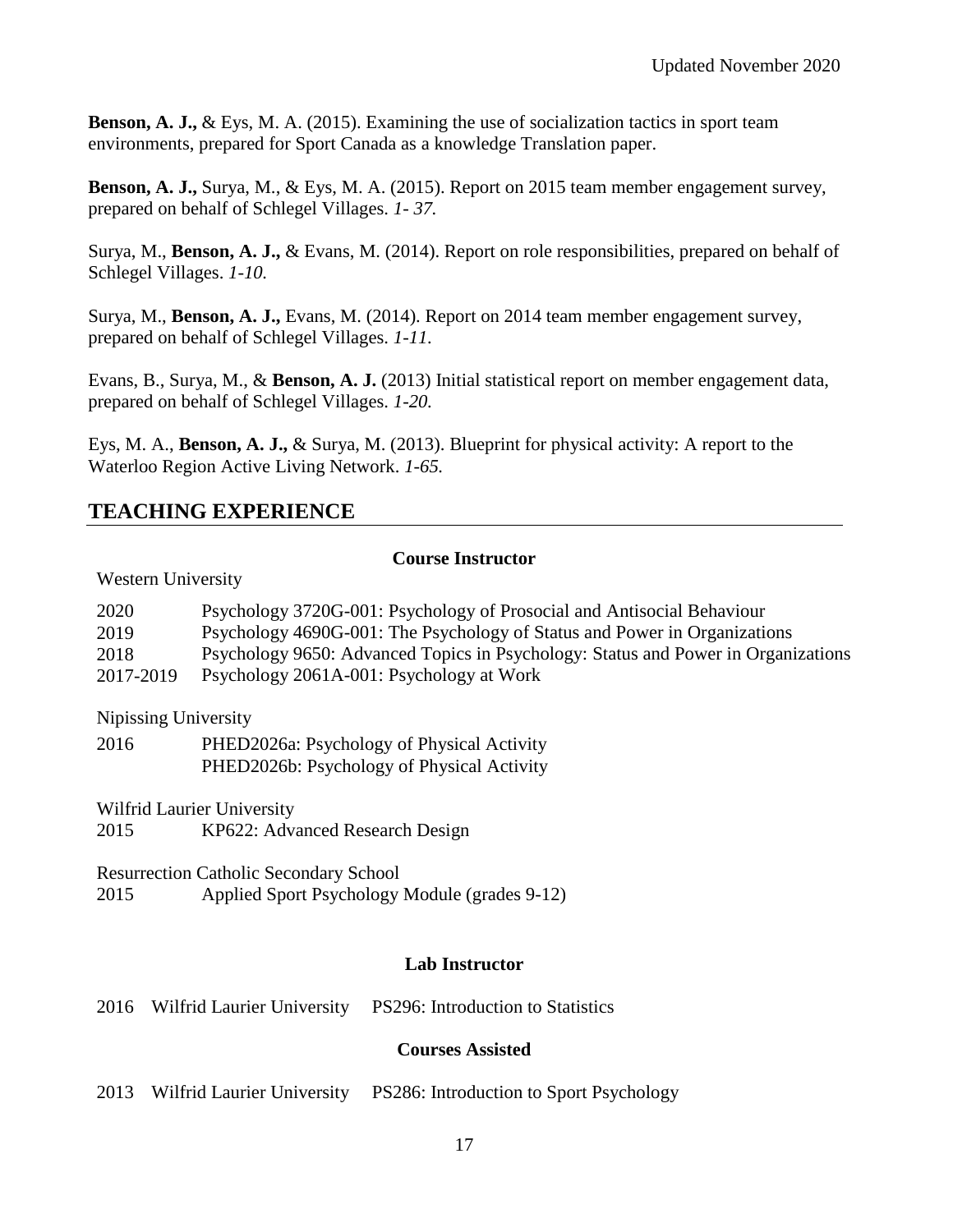|      |                            | PS270: Introduction to Social Psychology          |
|------|----------------------------|---------------------------------------------------|
|      |                            | PS380: Research Seminar in Social Psychology      |
| 2012 | Wilfrid Laurier University | KP210: Introduction to Sport Psychology           |
| 2011 | Wilfrid Laurier University | KP211: Introduction to Sociology Aspects of Sport |
|      |                            | KP122: Biodynamic Aspects of Physical Activity    |
| 2010 | Wilfrid Laurier University | KP410: Advanced Psychology of Physical Activity   |

## **STUDENT SUPERVISION**

\*\*\*All students supervised at Western University unless noted otherwise

### **Principle Advisor**

| 2020-current | Tianyue Xu (MSc 1)             |
|--------------|--------------------------------|
| 2019-current | Lynden Jensen (PhD 2)          |
| 2019-current | Jennifer Lynch (MSc 2)         |
| 2019-current | Zhou Li (MSc 2)                |
| 2018-current | Alexander McGregor (PhD 3)     |
| 2017-current | Noelle Baird (MSc 2019, PhD 2) |
| 2017-2019    | Jeffrey Chamberlain (MSc)      |

### **Mitacs Internship Supervision**

| 2018-2019 | Noelle Baird, Mitacs Accelerate Internship    |
|-----------|-----------------------------------------------|
| 2017-2018 | Julia McMenamin, Mitacs Accelerate Internship |

#### **PhD Senate Defense Committee Member**

| 2020 | Claire Wilson |
|------|---------------|
|------|---------------|

- 2020 Brittney Anderson
- 2020 Charles Fitzsimmons
- 2018 Rhonda Balzarini

### **PhD Departmental Examination Committee Member**

2018 2018 Kevin Doyle Rhonda Balzarini

### **Doctoral Advisory Committee Member**

|                            | 2019-current Trevor Coppins          |
|----------------------------|--------------------------------------|
| $2019$ - current           | Jose Espinoza                        |
| $2019$ - current           | <b>Kyle Cameron</b>                  |
| $2019$ - current           | Natasha Ouslis                       |
| $2019$ - current           | <b>Matthew Brown</b>                 |
| $2019$ - current           | Jordan Herbison (Queen's University) |
| 2019-current Kabir Daljeet |                                      |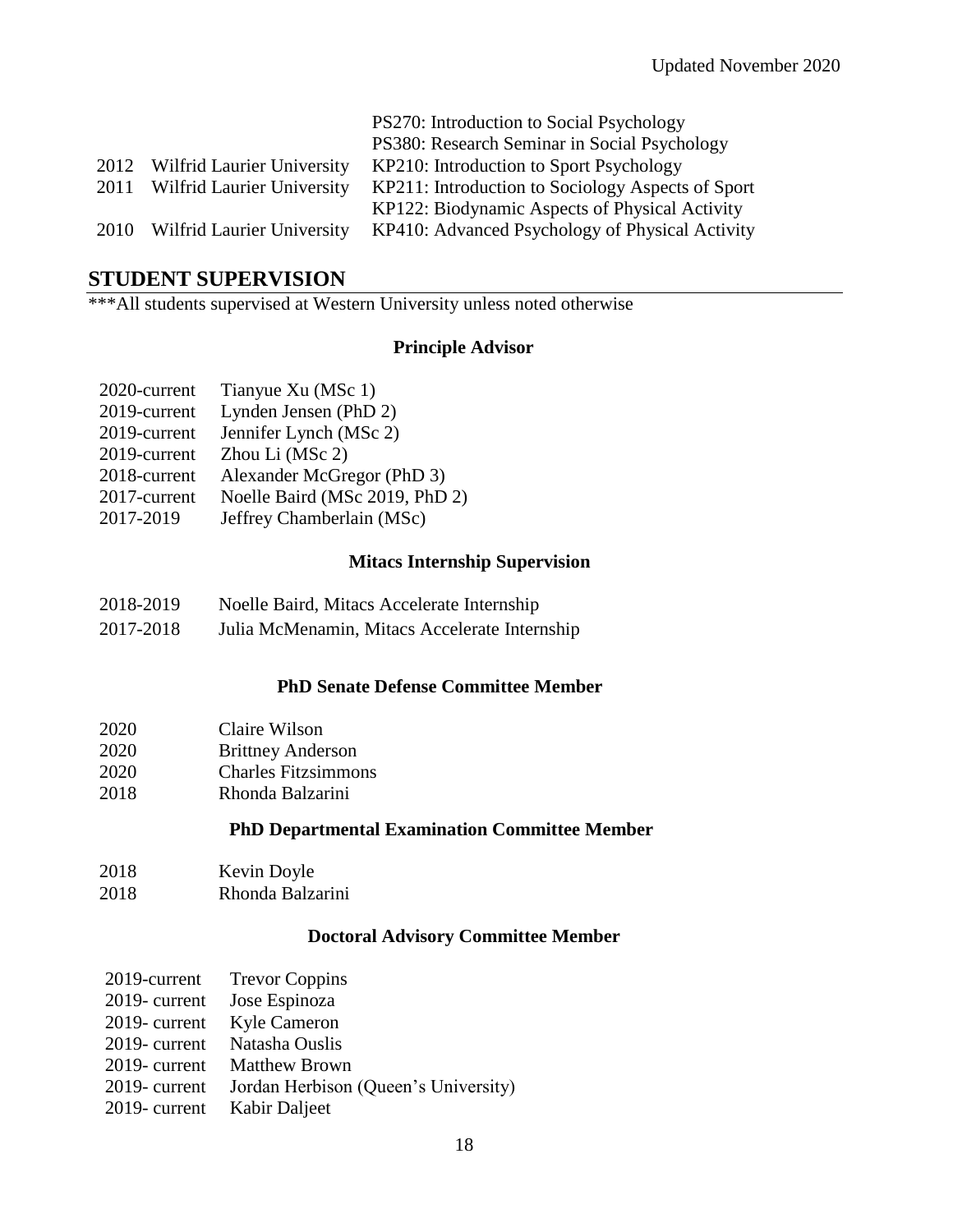| $2018$ - current | Julia McMenamin          |
|------------------|--------------------------|
| $2018$ - current | Paolo Palma              |
| $2018$ - current | Rebecca Koessler         |
| 2018-2020        | <b>Brittney Anderson</b> |

### **PhD Comprehensive Examination Committee Member**

- 2019-2020 Laura Johnson
- 2019-2020 Christopher Kowalski
- 2019-2020 Matthew Brown
- 2018 Alexa Clerk

### **Master's Thesis Examination Committee Member**

| 2019 | <b>Trevor Coppins</b> |
|------|-----------------------|
| 2019 | Kunio Hessel          |
| 2019 | Eva Kwan              |
| 2019 | Lynden Jensen         |
| 2019 | <b>Margaret Head</b>  |
| 2018 | Alexander McGre       |

- Alexander McGregor
- 2018 Natasha Ouslis

### **Master's Thesis Advisory Committee Member**

| Cameron Collict (University of Montreal) |
|------------------------------------------|
| Stefanie Gazmin (Queen's University)     |
|                                          |
|                                          |
|                                          |
|                                          |
|                                          |
|                                          |

### **Undergraduate Thesis Supervision**

| 2019-2020 | Karlee Citro |
|-----------|--------------|
|           |              |

- 2019-2020 Virginia Ling
- 2019-2020 Tianyue Xu
- 2018-2019 Jennifer Lynch
- 2017-2018 Andrada Balanean
- 2017-2018 Marcus Gottlieb
- 2017-2018 Jessica Jeshcke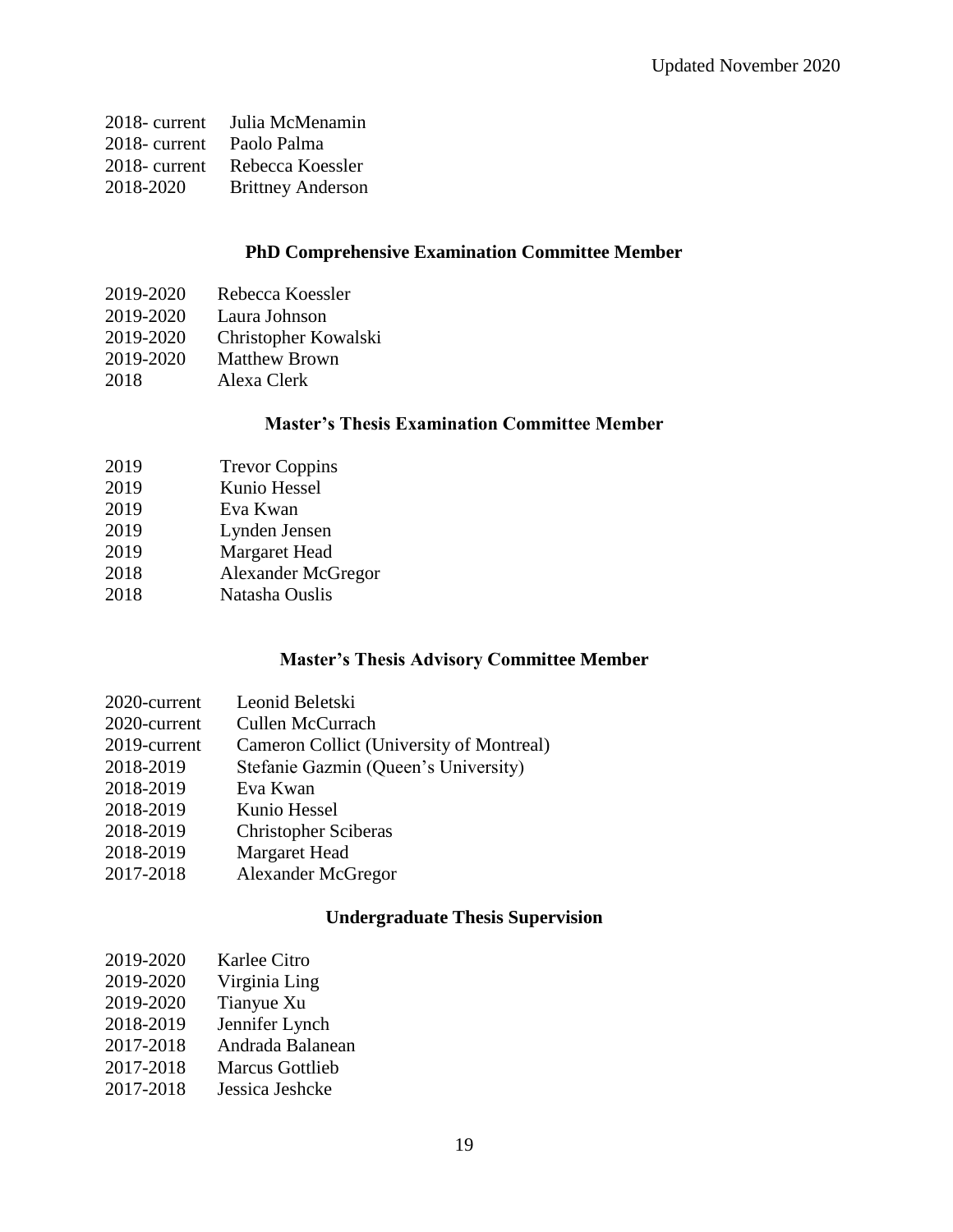| 2016-2017 | Laura McKenzie (Nipissing University)          |
|-----------|------------------------------------------------|
| 2016-2017 | Lauren Taylor (Nipissing University)           |
| 2015-2016 | Suzanne Boroumand (Wilfrid Laurier University) |
| 2012-2013 | Ross Murray (Wilfrid Laurier University)       |
|           |                                                |

### **Independent Study Supervision**

2018 Esti Azizi

## **SERVICE**

### **Institutional**

| 2020-current | Graduate affairs committee                                                     |
|--------------|--------------------------------------------------------------------------------|
| 2018-current | Coordinator for I/O area graduate student interview day                        |
| 2018-2020    | Undergraduate affairs committee                                                |
| 2018-2020    | Annual performance evaluation committee                                        |
| 2018-2020    | Planning committee for the development of the one-year Masters in Research for |
|              | Policy and Evaluation                                                          |
| 2018-2020    | Faculty of Engineering, Faculty council, Social Science representative         |
| 2019-2020    | Doctoral SSHRC departmental evaluation committee                               |
| 2018         | <b>Evaluator for Western National Scholarship Program</b>                      |
| 2014-2015    | Member of Mental Health Task Force (Wilfrid Laurier University)                |
| 2015-2016    | Graduate Student Association Representative (Wilfrid Laurier University)       |

### **Guest Reviewer**

<https://publons.com/researcher/1246015/alex-benson/>

Athletic Insight (1), Aggressive Behavior (2), Communication & Sport (1), European Sport Management Quarterly (1), Human Relations (1), INGRoup conference (1), International Journal of Sport & Exercise Psychology (3), Journal of Applied Sport Psychology (5), Journal of Science and Medicine in Sport (1), Journal of Sport & Exercise Psychology (8), Journal of Sport Psychology in Action (2), PLOS ONE (1), Psychology of Sport & Exercise (21), Qualitative Research in Sport, Exercise, and Health (1), Scandinavian Journal of Medicine and Science in Sport (4), Sport, Exercise and Performance Psychology (13), Social Inclusion (1). Reviewed conference abstracts for 15th European Congress of Sport & Exercise Psychology

### **Community Outreach and Consulting**

| 2013-2016 | <b>Organizational Consultant, Schlegel Villages</b>                                                                               |
|-----------|-----------------------------------------------------------------------------------------------------------------------------------|
| 2013      | Research Consultant, Waterloo Region Active Living Network                                                                        |
| 2011      | Conference Organization Committee Members, Wilfrid Laurier University<br>Eastern Canadian Sport and Exercise Psychology Symposium |